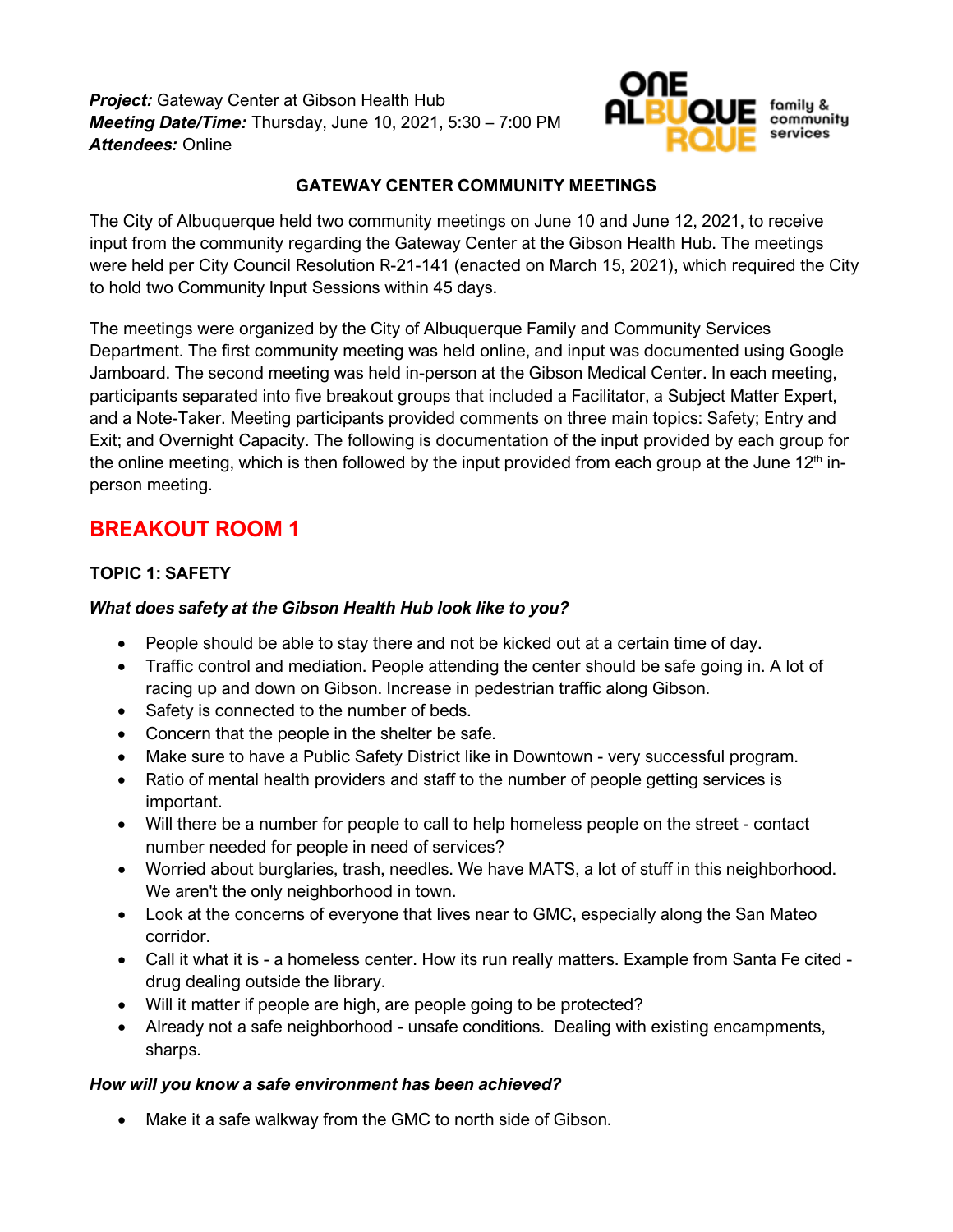- Keep our parks safe for everyone who use them. Feel and be safe.
- Mitigate existing conditions.

## **TOPIC 2: ENTRY AND EXITS**

## *For Health Hub customers, what do you think is needed to safely enter and exit the facility?*

- Pedestrian safety crossing at Gibson/San Mateo a lot of action there. A lot of turning movements at this intersection.
- Safety issues outside the building a lot of action in the parking area and on the streets. Addressing this would make it feel safer.
- Metal detectors? No weapons should be allowed in the building.
- People may not feel safe if they had to leave their "weapons" outside.

## *What are some factors to think about when establishing specific entry and exit points for the Gateway Center within the Gibson Health Hub?*

- Clear delineation of space usage with signage.
- Should be orderly and people not just hanging out.

## *Operationally, how do you think that people should access a shelter bed?*

- How will people know if its full is there a spot open? Referral system with other providers.
- Should be easy for people should be able to walk in without a bunch of hoops. Especially for people with substance abuse problems.
- Important to work with the court system for the formerly incarcerated. People being able to be stable - become employable and feel better about themselves and achieve probation obligations.

## **TOPIC 3: OVERNIGHT CAPACITY**

## *What are your fears and concerns about the number of beds?*

- Quality of care and oversight will fall to the wayside. Higher the count, the less care and oversight. Concern for the people that go there and concern that they won't go there out of fear.
- Will it be a big dorm space or separate rooms? Should have separate spaces. How many rooms were there when it was Lovelace Hospital?
- Not enough room.
- Will there be a cafeteria, places to hang out, library, computers, outdoor shaded space or is it just a place to come to sleep and go away?
- Concern for the people in the neighborhood. Health hub and homeless shelter are two different things.
- Moving towards being a mega-shelter instead of focusing on a specific population. Turns into a different thing. Mixing populations (ages, issues, and challenges) - not good.

## *What can be done to address these concerns?*

• If there's a healthcare option, they need to have their own room that they could lock. Needs really safe spaces.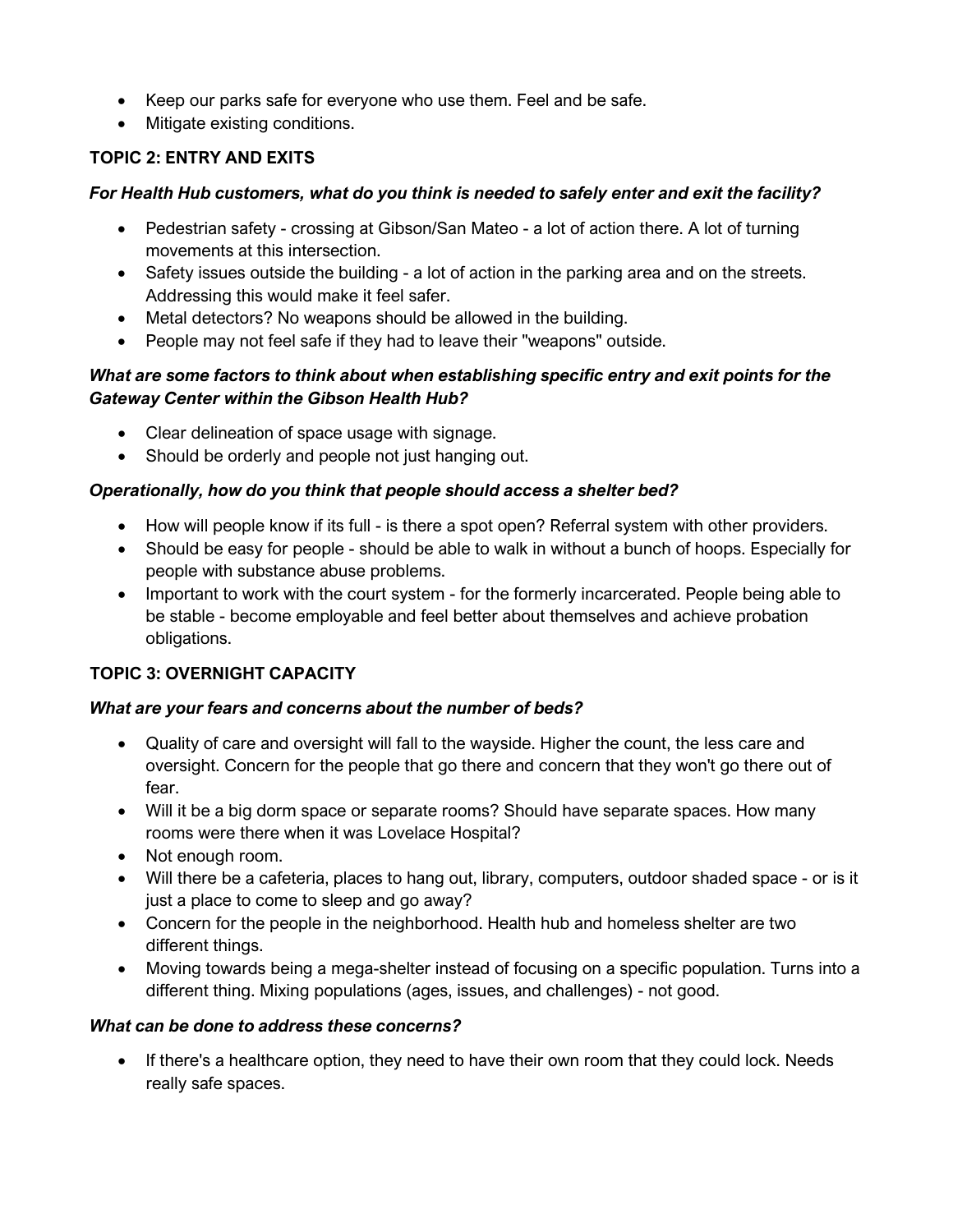- Ensure the space and the staffing is adequate ratio between number of people and the care provided.
- We have to have the housing for people to transfer to it's a housing crisis invest in long term solutions for permanent housing.
- Should be a humane place where people are comfortable.
- People should be fed. Shouldn't be a warehouse.
- Heading Home responsible approach focuses on a particular population instead of the maximum number of beds.

## **BREAKOUT ROOM 2**

## **TOPIC 1: SAFETY**

## *What does safety at the Gibson Health Hub look like to you?*

- Good 24/7 security that is not APD don't overload them.
- Care is taken with the physical space that controls and segregates different types of residents to ensure their safety.
- Controlled access to the facility. Not a walk-up facility. Includes screening, a referral shelter.
- Both the neighbors AND the residents feel safe. Themselves and their belongings.
- Will not have a soup kitchen and only provide meals to the residents.
- Accountability is important.
- Don't feel safe now, how will the neighbors feel safe in the future? Want to feel safe in our home, the neighborhood, parks, and shopping centers.
- Will have access (shuttle service?) to and from the other shelters and resources.
- A safety corridor to address community issues.
- Having Narcan available.
- A framework for community dispute resolution for the facility as issues come up.
- A better communication process not neighborhood associations that is a due process concern.
- Properties in the area are maintained and safe.
- Address the issues associated with the homeless but concerned with this location. Protect the investments that people have made in this beautiful part of the City.
- Crisis intervention is a component of the safety plan with the ability to address issues related to substance abuse and behavior health issues.
- Accountability is addressed with the safety plan. How will complaints be handled. There needs to be a process.
- Safety is looked at beyond the facility, but surrounding neighborhoods and commercial areas.
- Has controlled access and has a plan in place for those that show up without approval, off hours, etc.
- Protection for vulnerable residents from others. that the residents will be appropriately segregated and safe.
- Concerned with people meandering into the neighborhoods Don't have a lot of people meandering through the neighborhood.

## *How will you know a safe environment has been achieved?*

• Don't see groups of people hanging out drinking and doing drugs.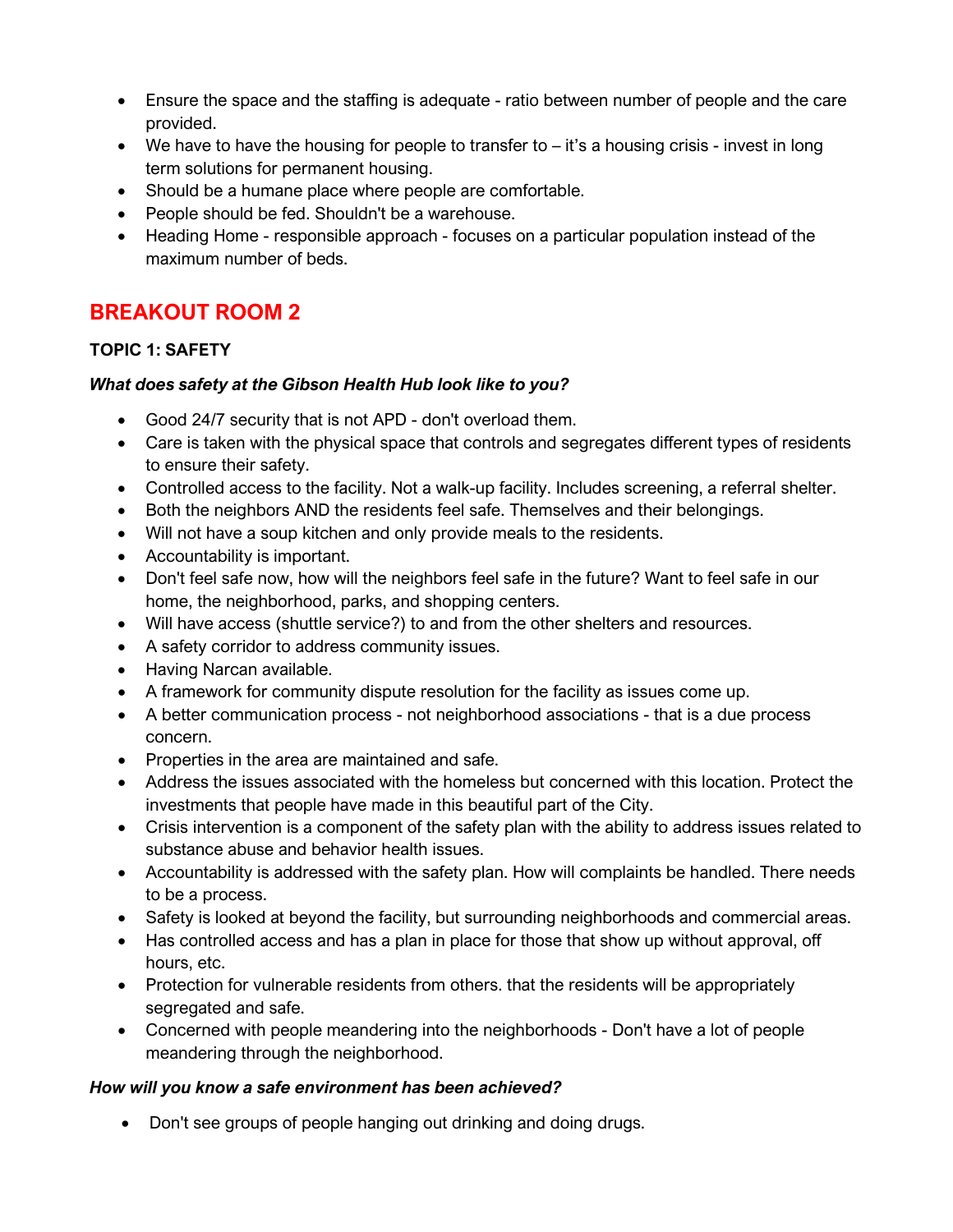- No tent cities. Police respond quickly. No visible alcohol and drug use.
- Have vibrant businesses coming back and thriving in the community.
- People enjoying the park and everyone feels safe.
- Drive east on San Mateo and don't see bad things happening and have to wonder about drug use, needles, etc.

## **TOPIC 2: ENTRY AND EXIT**

### *For Health Hub customers, what do you think is needed to safely enter and exit the facility?*

- Clear differentiation with one entrance and exit that would be separate.
- One clear entry point and one exit. Could be close, but separate.
- Barriers that lead traffic to where we want them to go.
- Expand upon the existing security at the building now. Cameras, etc. Everyone is safe.
- Lighting at the entrance and exits.
- Security that screens what people bring into the facility.
- A cart corral or location that people can store their stuff while they are there.
- Screening is a part of the process both entry and selection.

### *What are some factors to think about when establishing specific entry and exit points for the Gateway Center within the Gibson Health Hub?*

- Safe way to get in and out of the facility.
- Use the current entrance it feels safe and open.
- Anyone entering the facility would be screened and referred to the facility. Referrals would be required.
- Aspect of having a separate secure entrance for the shelter could provide a welcoming entrance that is not like going into a jail.
- Respectful barriers for pedestrians. Effectively communicate those barriers where people can and should not go, but not look like a prison.
- Separating men, women, and families to ensure everyone feels safe including LGBTQ community.
- Family based.

## *Operationally, how do you think that people should access a shelter bed?*

- Provide health care services as an integral part of the services provided and be and feel safe.
- Pedestrian improvements at the intersection with San Mateo and Gibson are improved to ensure safety.
- Building layout facilitates storage for layouts, check in, storage, check out near transportation access points, transit, etc.
- Storage areas need to be secure and allow access. Needs to be safe.

## **TOPIC 3: OVERNIGHT CAPACITY**

- Will the people living on the street want to go there? Concerned that they won't and we will still have people living on the street.
- Concern that after it opens there will still be people on the street.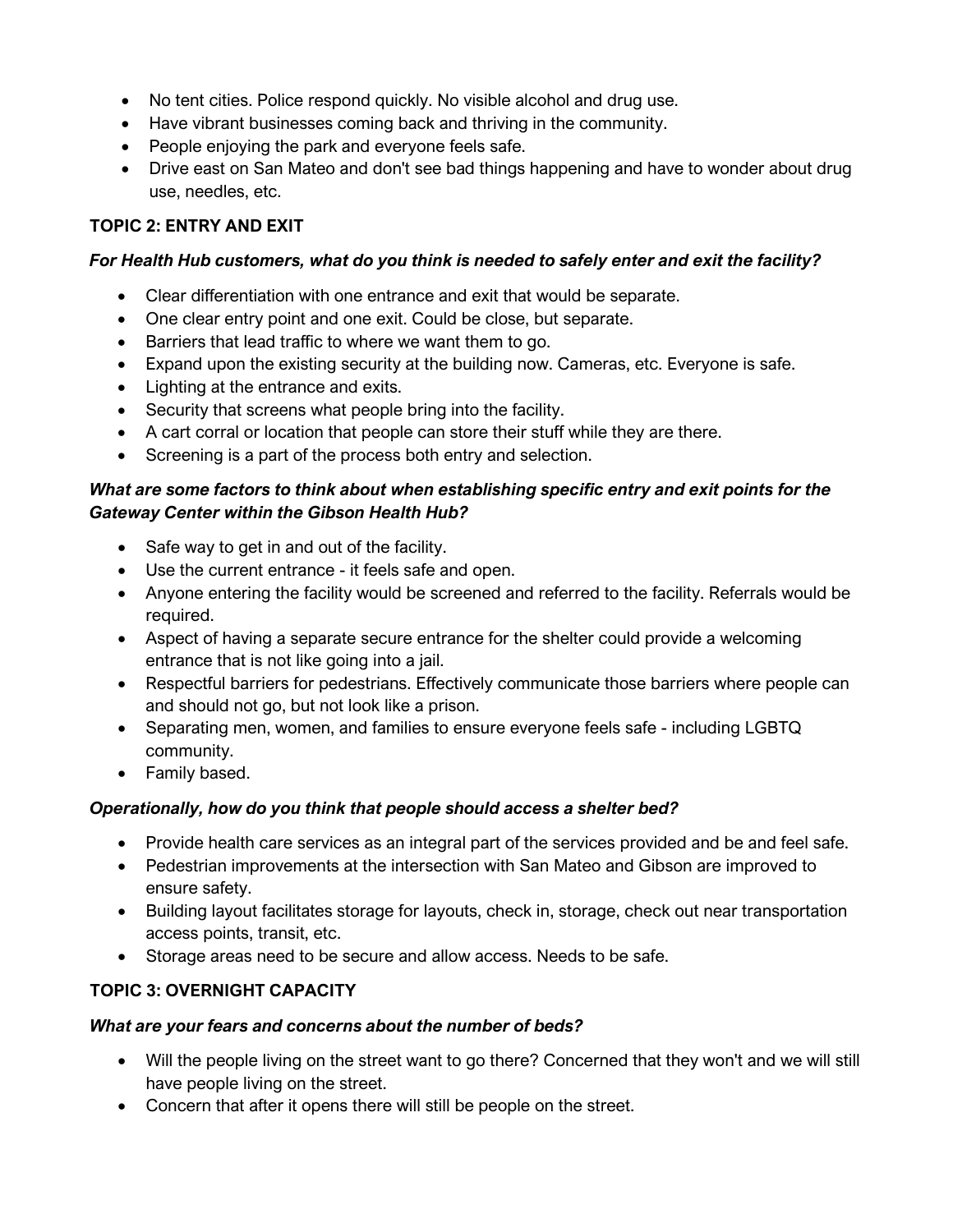- Don't want to see what is happening in the Wells Park neighborhood.
- Amount of social services that are needed available. Could be 24/7 needs.
- Keep Westside shelter open. If it closes, it will overburden the other City facilities and services.
- Need to make sure that the LGBTQ community's needs are addressed and that they are safe.
- 30 beds are great 300 beds is overwhelming. We already have other things that we are managing with accountability regarding overwhelming the surrounding neighborhoods.
- Need a unified plan that limits the capacity to 30 beds or less with the possibility different standard for families.
- 100 or more overburdens communities especially with our community programs that provide services to the homeless. There are at least 10 service organizations with one mile of Gibson.
- Over 50 people isn't a community and people don't feel safe.
- 30 family units is a better way to look at it and should be considered.

## *What can be done to address these concerns?*

- Recognize the difference between different segments of the homeless population.
- 24/7 Transportation is a critical aspect.
- People need a place to be and access to services. Services should be available 24/7. Criteria for entrance and a plan to track that.
- Work to provide mobile behavioral health services 24/7.
- Federal COVID monies are an example of the problem delivering the services and money (only one a week) - have the process in place to deliver those services in a timely and efficient manner.
- Consider family constructs.
- Need to also address affordable housing available in Albuquerque and it should be a part of the plan. This is critical to the plan and providing solutions.
- City needs to provide additional accountability, incentives, and requirements on affordable housing.

## *Parking Lot*

- Concerned that the neighbors aren't considered in this project's location.
- Where do the City officials live? Why isn't the Mayor on the call?
- Don't want it here. Need to address homeless holistically.
- Won't solve the problem of substance abuse.
- Funds are allocated, so it is a done deal.
- What is the criteria to get referred to this facility?
- City has disregarded the negative impact to property values. Not equitable.
- How is the County's tiny home village working? Is it full?

## *Final comments*

- Valuable comments and frustrations have been expressed and that is appreciated.
- Can people attend both meetings? This should be allowed believe the problem has been fixed.
- *gatewayinput@cabq.gov* is another vehicle to provide input after this meeting.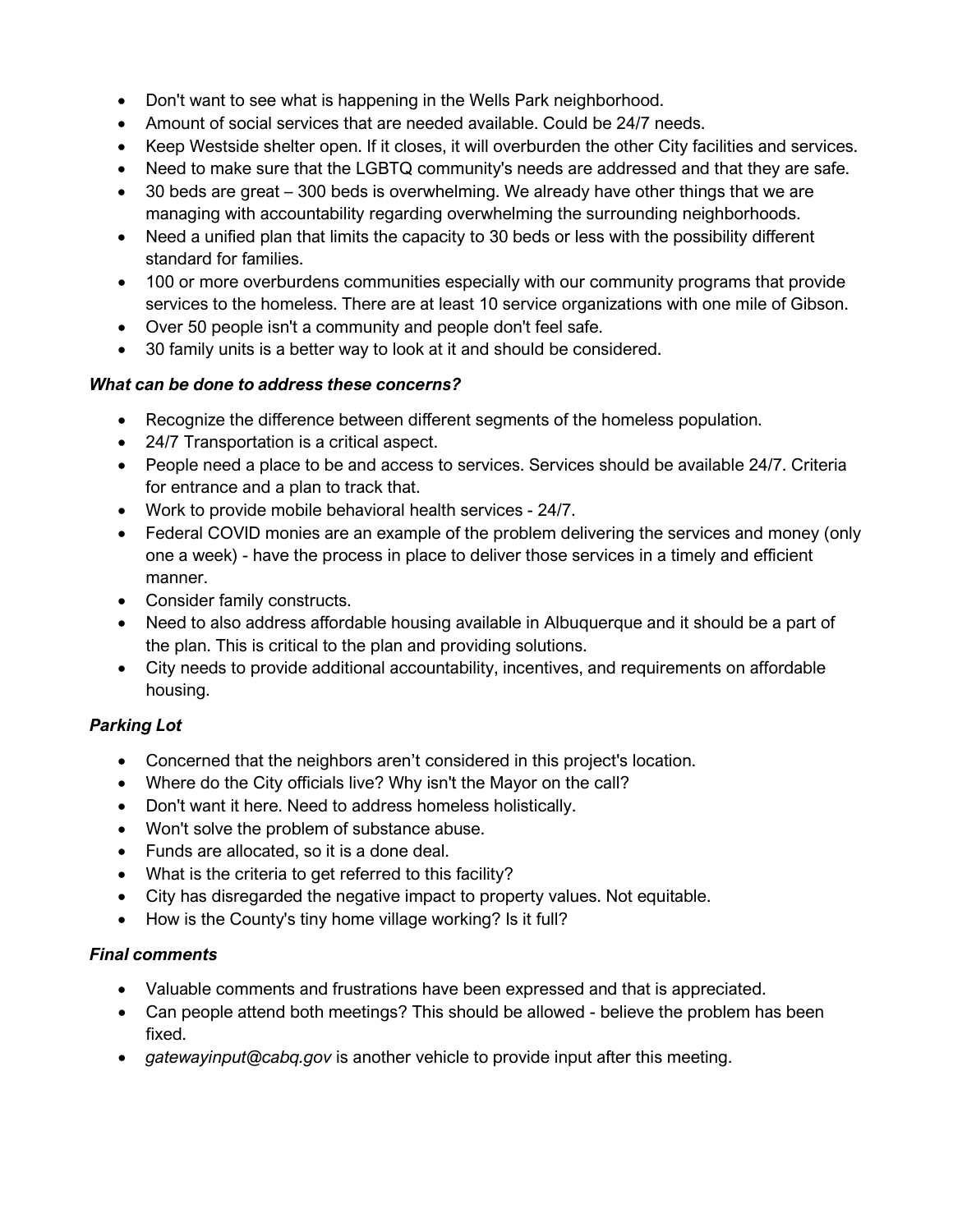## **BREAKOUT ROOM 3**

## **TOPIC 1: SAFETY**

### *What does safety at the Gibson Health Hub look like to you?*

- Need more security in addition to what is there now.
- Concerned about the shuttle and transportation for individuals with mental health issues.
- Staff trained in de-escalation, especially for families to feel safe.
- Client safety important.
- Team of intake officers at front desk staff at entry to usher to people to services.
- De-escalation teams.
- Design building the for safety of residents. Need experienced staff when issues arise. Extra safety measures.
- Answers about numbers of people at the Gateway Health Hub will help understand safety.
- Anticipate Gateway Health Hub will make things worse.
- Need more police patrol and seeing presence of security professionals.
- Safety of clients and staff.
- Not dorm style.
- Concern with over-policing. The unhoused community is overpoliced as it is. The population is experienced with mistrust of police.
- More staff on site.
- Medical staff on site.
- Don't want a meal site. Services only for people living at the Gateway Health Hub.
- Should not be first come first serve. People should be referred to the Gateway Health Hub. Focus on what is offered.
- Shuttle service to take people to other services around the City. Must be run frequently and quick to access.
- Need 24-hour dispatch line to report unhoused individuals and encampments.

## *How will you know a safe environment has been achieved?*

- Other businesses remain at the Gateway Health Hub and new businesses come in. If businesses leave, that would be a concern and sign it is not safe.
- Providers and administrators need to be safe.
- More patrols, more ways for individuals to get housing. No more trash. People taking up residence in your backyards. People having a place to go.
- Suggestion: Website with general demographic information, etc. Reports on efficacy.
- Gateway Health Hub may add to the experience of crime already experienced in the neighborhood.
- Police precinct on San Mateo and Kathryn. What happened?
- Neighborhoods want a legally binding Neighborhood Agreement.
- Transparency on how people are receiving treatment. How will city quantify?
- Rules inside the Gateway Health Hub should make folks feel comfortable and safe.
- Hearing from and listen to the unhoused. They know what they need. Listen to them.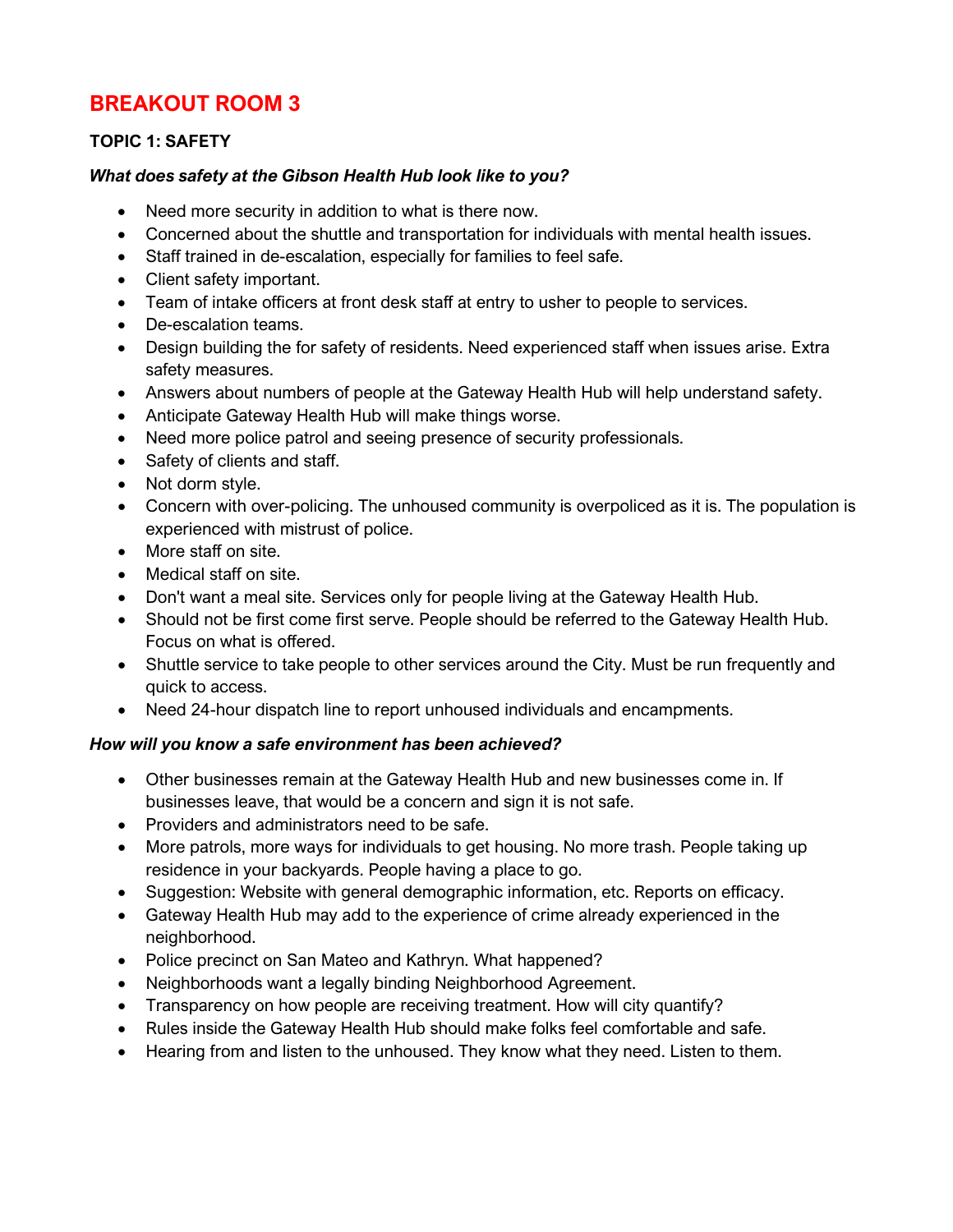## **TOPIC 2: ENTRY AND EXIT**

#### *For Health Hub customers, what do you think is needed to safely enter and exit the facility?*

- Is the pedestrian bridge across Gibson adequate?
- Pedestrian bridge is not safe because people hang out on the bridge. Needs monitoring and to be secured.
- Traffic study on Gibson. Concern about pedestrian safety.
- City wants safe transportation for people when they need to leave. Jobs, appointments, etc.
- Referral system and monitoring.
- Designated entrances for certain populations.
- Separate entrances for medical respite vs. other people that may be residents.
- Shuttle service and transit services in safe and controlled way.
- Want hours of operation for entry and exits.
- Albuquerque Community Safety Department will help with these issues.
- Unhoused are often victims of crime. It is the perpetrators that the NH is concerned about. Get residents in and out safely.
- Street outreach. Public Safety outreach needs to be adequately staffed and add Gibson Health Hub population as part of population of neighborhood.
- Where do people go if there is no room? It is better to have a referral system.
- Institute a priority system. High vulnerability populations should receive priority.
- What is the period between when there is check-in (bed) and they get services? Short timeframe would be best.
- Pathway Navigators can help with referrals. Keep communication open and clear with all organizations. Update all lists.
- Referral helps to ensure people are not turned away.
- Referrals give hope to families and individuals.
- Create a dashboard of what the Gateway Health Hub trying to achieve and what are the stats.

## **TOPIC 3: OVERNIGHT CAPACITY**

- Number of beds is not most important, services are important.
- Need more information on community examples.
- A bed cap may result in vulnerable youth being turned away. Missed opportunity to help.
- Create an assessment to evaluate risk if an individual is turned away.
- HMIS System Unhoused are entered into the system to keep track. Helps coordinate among agencies. Information is useful for referrals to housing.
- Reveal operating budget. Costs associated with serving different demographics. Would like data on emergency hotels.
- Fear there is not enough information or a plan for more than 100 people. Scale down since this is experimental. Not sure of safety for many people.
- Make appropriate placement for individuals that need a bed.
- Concern about conflicting messages from the City for what the Gateway Health Hub actually is. Emergency, overnight beds, or transitional housing?
- Surveys from Parkland Hills Neighborhood shows more comfort with larger numbers of families over single men.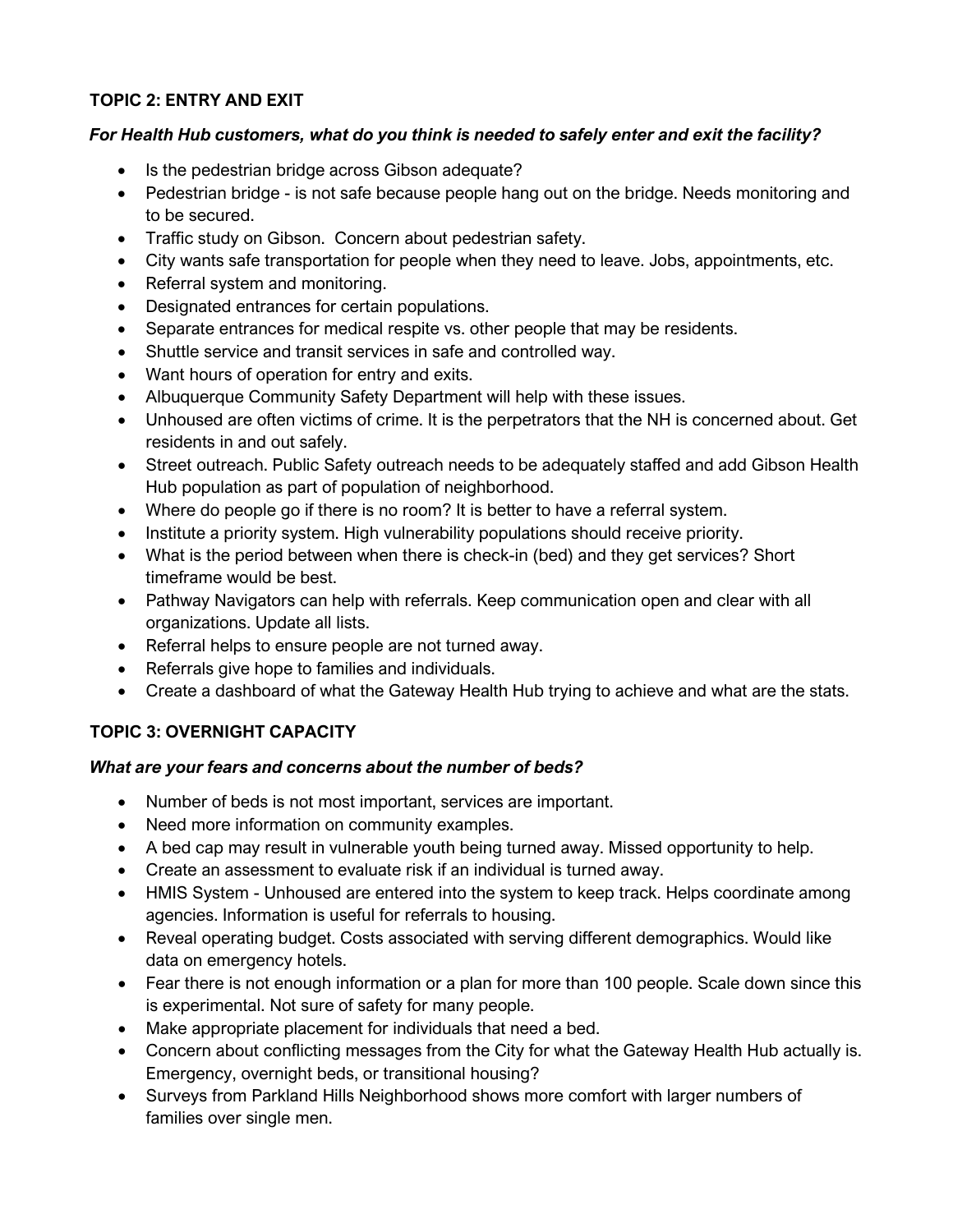- Support bed cap for shelter based on zoning.
- Fear that it will not be fully staffed i.e., services, security, community safety.
- Want the data to inform the next steps for individuals that need services. (1 agreed)
- Create a committee to review and evaluate when staffing is in need.
- A lower bed capacity will lower the fears of residents.
- Have a bed capacity that is sustainable to provide services and move people into housing.
- That the Gateway Health Hub will have too few beds. 30 beds are too few for all the people/families that need the service.
- That there is enough ratio of staff to people with needs. The top priority is to provide services adequately and that should determine the number of beds.
- Southeast area has many services and shelters. I support fewer bed capacity in shelters across the City, depending on underlining zoning. For example, MX next to R is would allow less capacity. Gateway Health Hub is in this category.
- Fear is coming from unknown plans for the shelter.
- The City's plan seems to be backwards. It should be housing first then provide services.

## *Parking Lot*

- What safety net is in the future if funding changes, or future administrations don't support?
- Maybe Family and Community Services could operate out of the Gateway Health Hub.
- Establish a Community Oversight Committee and Corrective Action Plan.
	- o The Community Action Plan would establish guidelines and standards.
	- $\circ$  The Community Oversight Committee should have liaison for the providers in the building. All government entities should have a spot on the Committee. Include Gateway Graduates, success stories.

# **BREAKOUT ROOM 4**

## **TOPIC 1: SAFETY**

## *What does safety at the Gibson Health Hub look like to you?*

- Would like to know the implementation timeline of these services, as the problems tackled on this site are already an issue in the neighborhood.
- Would like to see an operations plan for the center.
- Sufficient funding to meet the needs of safety concerns at the Gateway Center.
- Young people would not see or feel deeply impacted by seeing unhoused individuals in large numbers outside the center when walking through the neighborhood.
- There will not be spillover from the Center into the surrounding neighborhood, and if an instance of this occurs it will be addressed promptly.
- Would like to see neighborhood safety initiatives around the surrounding schools.
- Services for behavioral health are already needed in the neighborhood.
- Creation of a Neighborhood Oversight Committee can put the surrounding community in partnership with the Gateway Center.
- Neighborhood Oversight Committee to have an ongoing dialogue that is able to establish benchmarks, i.e., monthly meetings to discuss Gateway operations.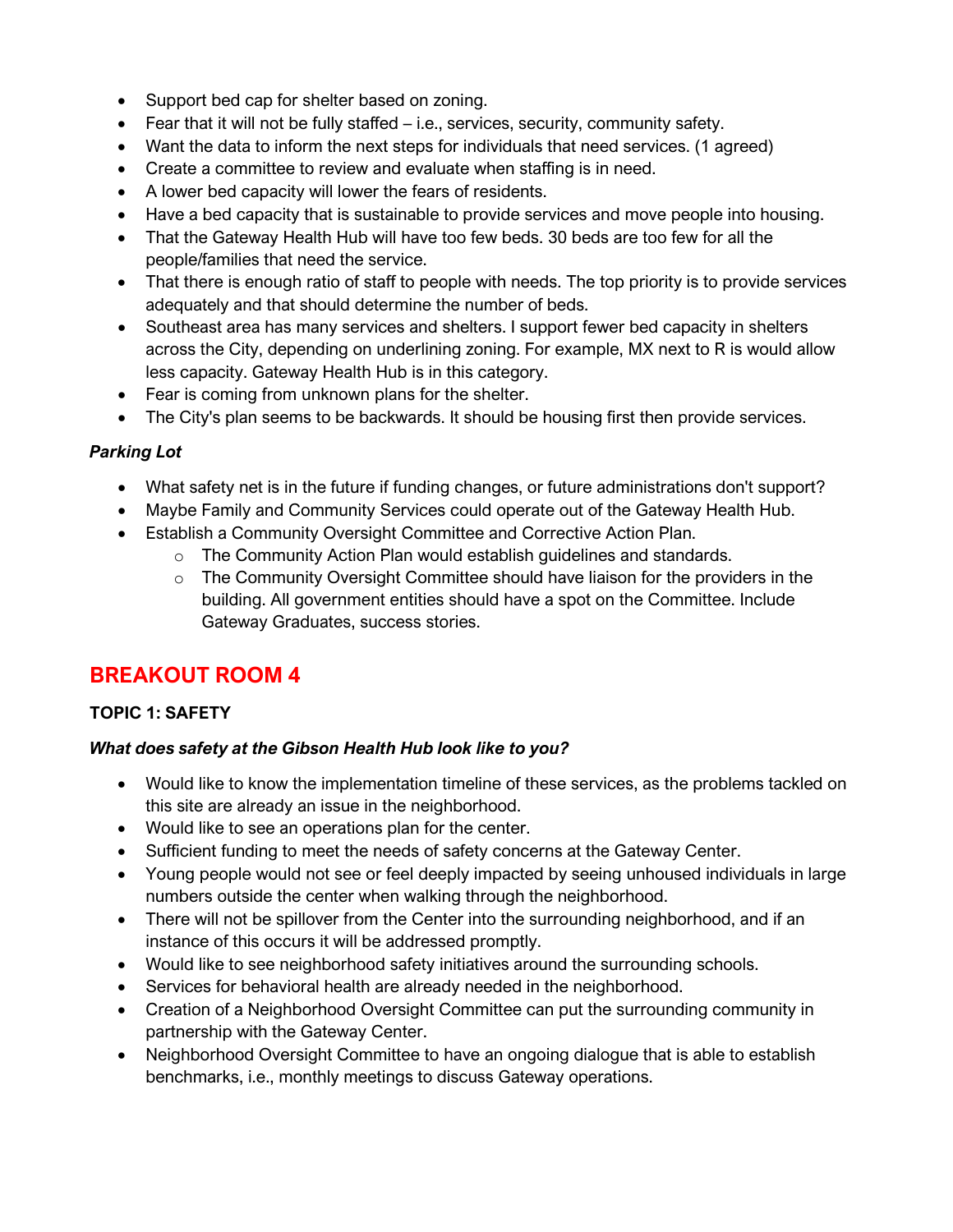### *How will you know a safe environment has been achieved?*

- Linkage between the Gateway Center and other available services in the surrounding neighborhood.
- Need to ensure that there are appropriately trained individuals to engage unhoused folks and ensure that they are willing and able to receive help.
- Would like a plan from the operational specialist to determine if the internal security will influence safety outside the center.
- Quality assurance analysis of the services offered that demonstrates services are being properly utilized.
- Would like a plan from the operational specialist to determine if the internal security will influence safety outside the center.
- Quality assurance analysis of the services offered that demonstrates services are being properly utilized.
- Ensuring that the City has enough staff to appropriately handle any issues that occur as a result of the center, in a way that is timely by neighborhood determination.
- Impact on sense of self and well-being of kids in the surrounding neighborhood.
- Assurance that the shuttle will result in departure from the Center that is not just several blocks away or to another neighborhood.

## *What steps need to be taken to improve the safety of people inside and around the Gibson Health Hub?*

- Community oversight of public safety personnel to ensure that they are following best practices.
- High priority for public safety personnel being accessible to the Gateway Center area.
- Continuous and more involved contact with law enforcement in the area due to the new population of the Gateway Center.

## **TOPIC 2: ENTRY AND EXIT**

## *For Health Hub customers, what do you think is needed to safely enter and exit the facility?*

- Ensure that directional signage is readable for all levels. Examples sign associated with a colored lines on the floor etc.
- Have someone like a concierge to guide people through the site and ensure that everyone is treated with respect.
- Have a safe entry point for families and children.
- Safe and structured space for children at the Gateway Center while parents seek employment/education, or services at the Gateway Center. EX: San Diego shelter
- Well executed planning and operations process for entry and exit for the facility.
- Ensure that the intake process accounts for spillover into the neighborhood.
- Good parking, privacy, operational hours for the facility being clearly communicated.

## *What are some factors to think about when establishing specific entry and exit points for the Gateway Center within the Gibson Health Hub?*

• Relationship of center to nearby parks, and potential increase in activity in those parks that discourages use by neighborhood residents.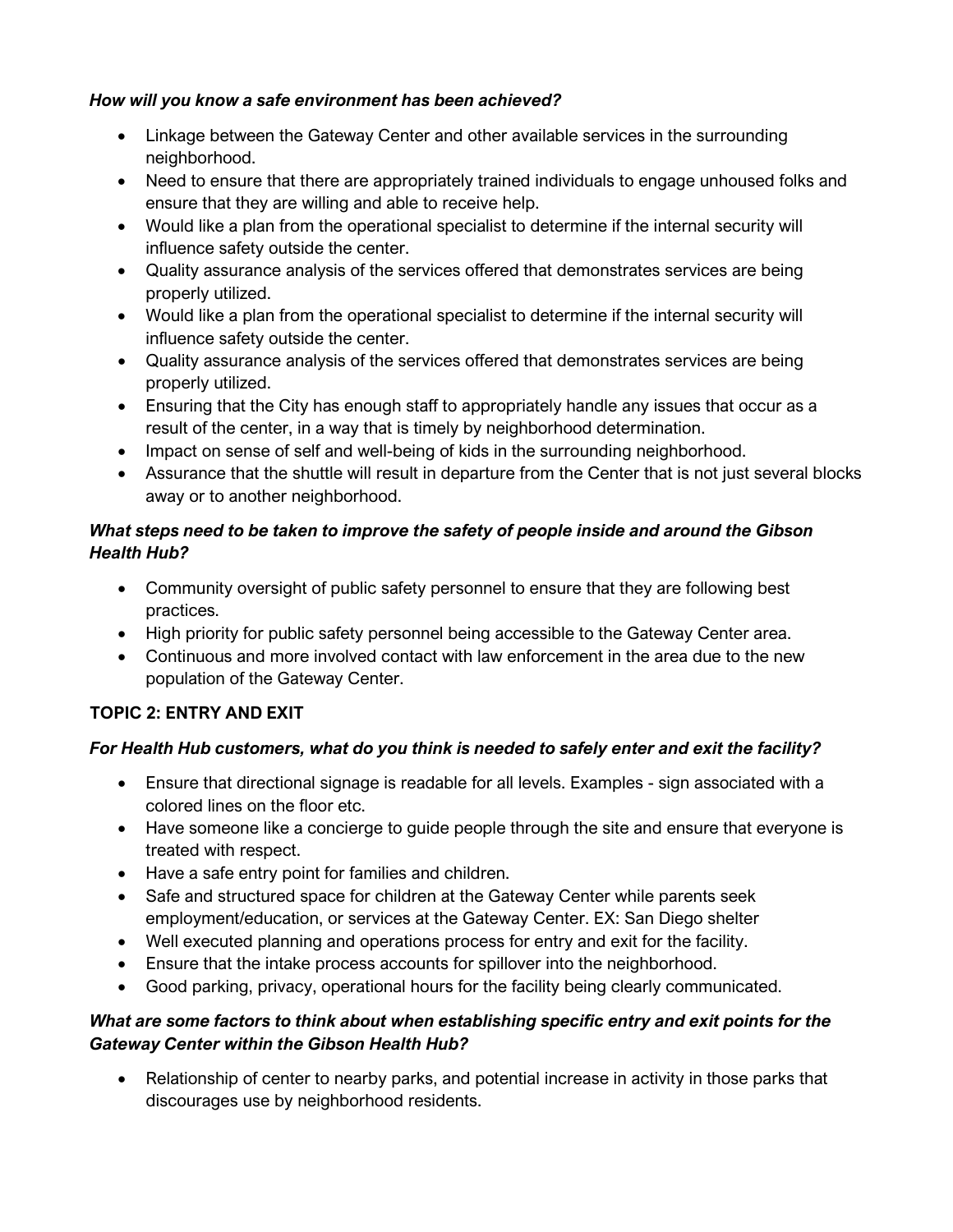- Ensuring that pedestrian entry around the center is safe and pre-planned to account for danger on major streets.
- Bus route on Gibson is not convenient downtown route takes an hour and a half. Amend this route as part of the project.
- How can residents let facility staff know about issues with entry/exit (i.e., creation of encampments near the center)?
- Think about the neighbors and the businesses in the area.
- Increased staffing for public safety due to encampments in parks.

## *Operationally, how do you think that people should access a shelter bed?*

• Clear communication regarding the Gateway program and entry into the facility for the surrounding community, so that people are not lingering in large groups.

## **TOPIC 3: OVERNIGHT CAPACITY**

## *What are your fears and concerns about the number of beds?*

- Use examples from ongoing bed services to get an example of what issues are present with different numbers of beds.
- Accountability for how many people the number of beds attract and assessment of spillover effect through monitoring, and open conversation with the neighbors about these numbers.
- Hear from some of the partners who have overnight beds, use precedent from other partners on site at Gibson Medical Hub - Turquoise Lodge, Haven for Health, etc.
- Ensure that the operational plan speaks to the mission and goals of this hub, i.e., its role as transitional assistance. Arrive at a number that is appropriate for this concern.
- Ensure that the operational plan ensures the safety inside and outside the building in relation to the number of beds i.e., does not adversely impact quality of life in the community.
- Ensure that the balance between medical/non-medical beds is measured and accessible, and accountable to goals and mission of the center.
- Identify factors that lead to homelessness such as age, financial status, and domestic abuse, etc.
- Ensure that different demographics are handled appropriately, specifically who needs what and when, i.e., family and children.

## *What can be done to address these concerns?*

- Design to meet the needs of people that will be seeking services at the center.
- Ensure that appropriate departments are tapped to address concerns about unhoused individuals and their relationship to the shelter.
- Case management to collect statistics.

## *Parking Lot*

- Would like to see a legally binding Good Neighbor agreement.
- Concern about buildup of encampments near the Gateway Center.
- Storage for people's belongings.
- Make sure that community questions are answered regarding future operational plans and operation of the facility more generally.
- Establish trust between the City and the neighborhood.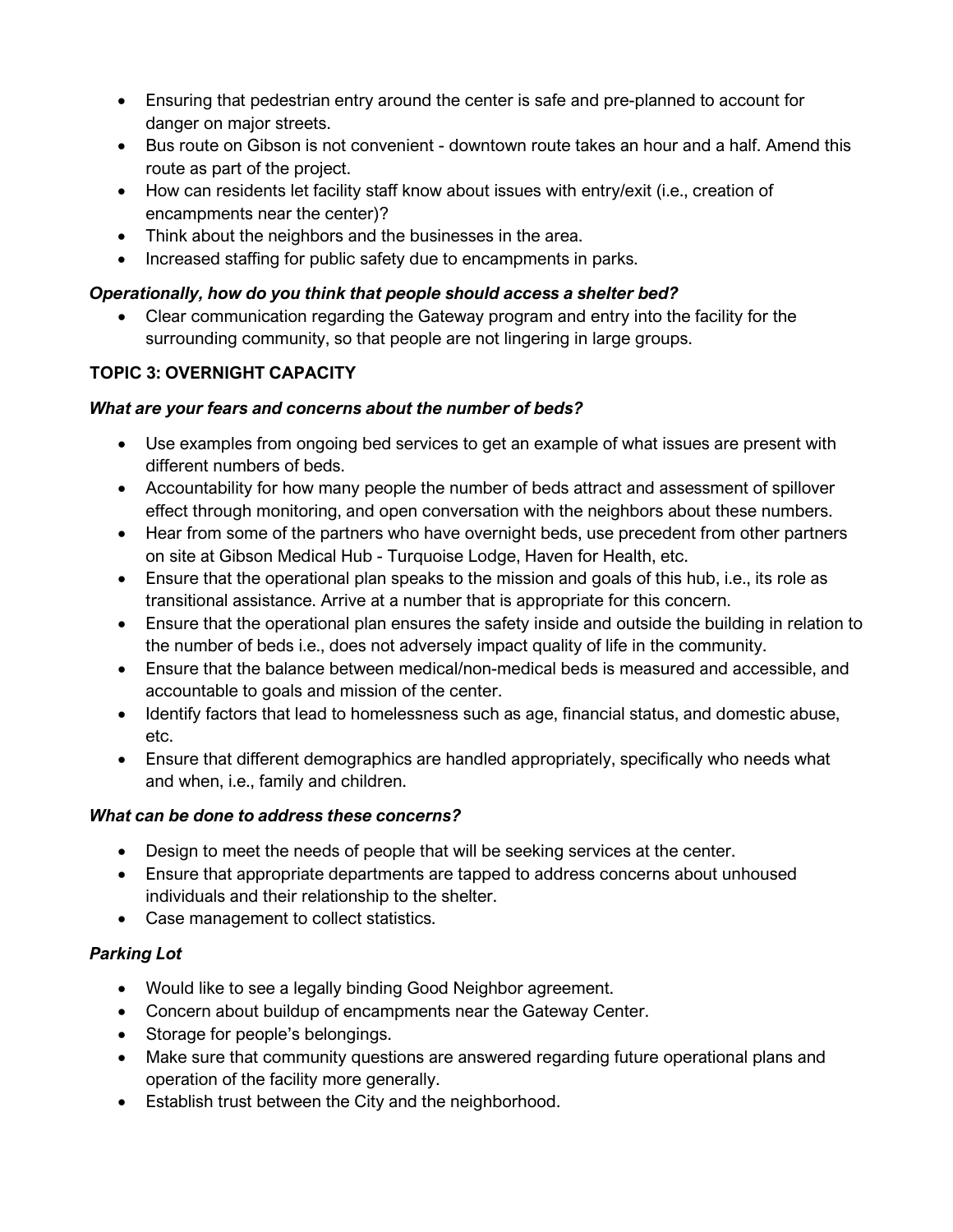- Provide an operational plan that neighbors can provide feedback on.
- Address affordable housing issues throughout the City, relationship to the center that puts people into permanent housing that is not just concentrated in the international district.
- Concern about migration from other cities to ABQ due to services for unhoused folks offered.
- Use the Gateway Center as a precedent for other homelessness initiatives within ABQ.
- Ensure there is a plan for where people go after they have stayed at the Gateway Center, and do not want that to be located in the neighborhood because it is already accommodating the facility.
- Ensure that the Gateway Center is a steppingstone for unhoused folks into housing long term.
- Want to be cognizant of not having people cycle in and out of the center repeatedly.
- Ensure that unhoused people are not just sent to the International District and put an undue burden in that neighborhood.
- There are many solutions to tackle homelessness and best practice examples that can be used for the Gateway Center.

## **BREAKOUT ROOM 5**

## **TOPIC 1: SAFETY**

## *What does safety at the Gibson Health Hub look like to you?*

- Clients may be vulnerable to violence, abuse from the general public.
- Potential outside spaces for those activities that aren't allowed inside the facility, i.e., smoking, etc.
- Area parks are being overrun by unhoused. These parks are being used as pick up points for the west side facility. Families can't use the parks due to needles, sexual harassment, violence, etc.
	- $\circ$  City is looking at moving those pick-up points.
- Appears that the more services that are being provided the more unhoused folks come to the area. Sometimes they don't actually take advantage of those services.
- Structural modification Clients should not feel locked in or felt imprisoned.
- There are separate entrances for different services.
- Sanitation concerns need even more than the 20 portable toilets already provided.
- Dedicated security officers on site 24/7 365 days per year.
- Overall Operations Plan 3 main points. Still being developed.
- Acknowledgement of neighborhood feeling that this facility will bring additional crime to the area. Police response to this issue will be important.
- Concern that responses to the crime in the area will only increase with this facility and the neighborhood will backslide further with limited police support.
	- o Albuquerque Community Safety program operational in August 2021 non-armed response to calls.
- Appears that the City has already recognized that this facility will bring additional crime (with development of ACS facility at San Mateo and Kathryn).

## *How will you know a safe environment has been achieved?*

• When families can go to the area parks and feel safe and not threatened.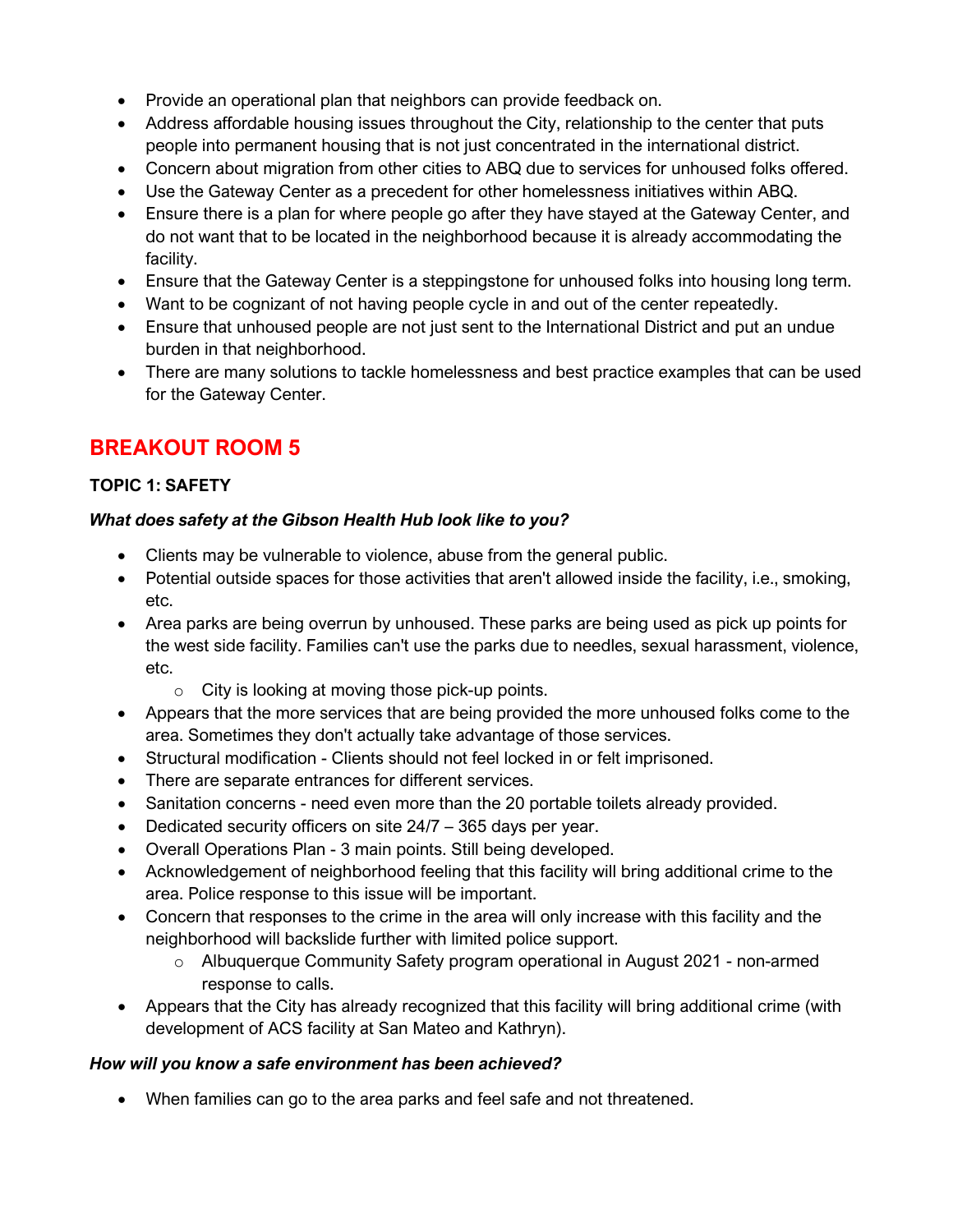## *What steps need to be taken to improve the safety of people inside and around the Gibson Health Hub?*

- Will there be staff 24/7 to intake clients and get them into the treatment that they need? o Yes.
- Individualized service plan to determine needs and treatment options and services.
- Past State Police presence a couple years ago appeared to help things in the area. Encourage further collaboration between APD and State Police.
- Will there be separate areas based on level of need? Pre-screening or triage?
	- o Entry point to assess the needs and get appropriate treatment.
- Public health issues, i.e., Covid positive, lice, bed bugs, etc. Response to these issues.
- Screening and potential quarantined. High intensity dryers to treat for bed bugs.
- Need to determine space needs for clients' storage, etc.
- Will there be staff to oversee residents at all times to feel safe and secure?
- Yes, not completely enclosed spaces but places for storage their belongings.
- Separate facilities for men and women.
- Issues around transgender and determining needs.

## **TOPIC 2: ENTRY AND EXIT**

## *For Health Hub customers, what do you think is needed to safely enter and exit the facility?*

- Security badging
- Proper storage
- Pets and service animals
- How will the interaction between the Gateway residents and Health Hub users be handled? What do these spaces look like to eliminate conflicts?
	- o Answer: There is an architect on board to design these spaces.
	- o Answer: Distinct and clearly identifiable entrances.

## *What are some factors to think about when establishing specific entry and exit points for the Gateway Center within the Gibson Health Hub?*

- Drag racing along Gibson, high speed traffic coming out of Kirtland AFB. How to regulate this issue without sending traffic into the surrounding neighborhoods?
	- o Answer: Options are being explored in the action plan.
- Traffic calming requests have been denied in the past.
- The actual number of residents will be a determining factor in how to handle traffic.
- Entry points should accommodate shuttle services, vehicles, pedestrians.
- Traffic in the area makes pedestrian movement challenging and unsafe.

## *Operationally, how do you think that people should access a shelter bed?*

- How to deal with walk ups who don't really qualify for services and are not taken in. Deescalation of potentially intense or violent situations.
- Understanding of the referral system. Evaluation of that referral to determine the best course of treatment.
- Potential shuttle service to take those who aren't accepted to other facilities to help with their issues.
- Providing a bus pass is not the solution.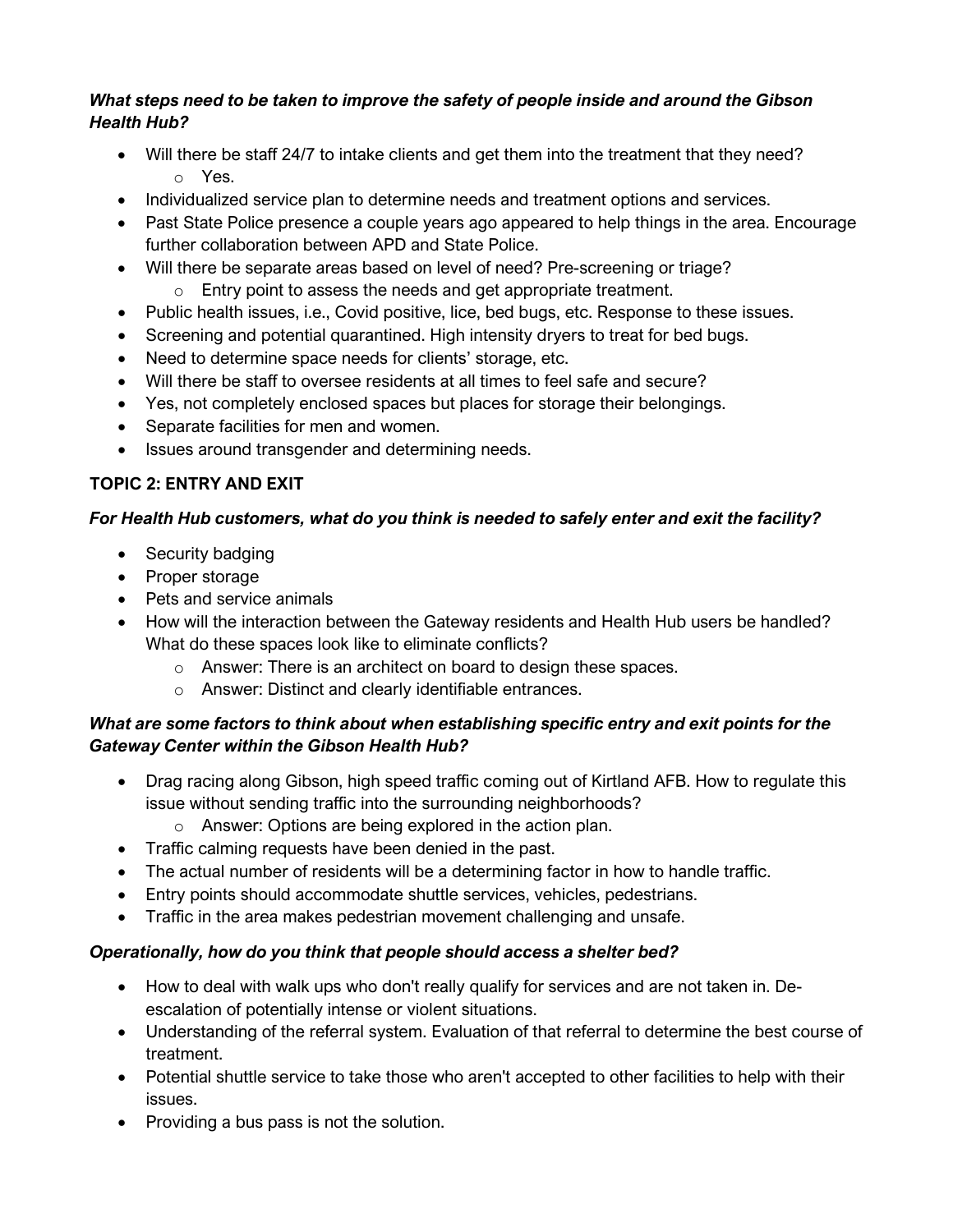- Perception of this facility is critical.
- This facility should not be a walk up (day) shelter.
- Don't want this to be a revolving door. Need to make a connection and determine treatment.
- Concern about congregation of groups if this is a walk-up facility.
- Public-private partnership with some of the lower rent hotels to provide shelter beds.
- Close proximity of liquor stores creates a conflict with this facility.
- Boundaries and structure for residents to be able to access treatment, doctor appointments, jobs, etc. Moving towards stability and exit strategy.

## **TOPIC 3: OVERNIGHT CAPACITY**

#### *What are your fears and concerns about the number of beds?*

- Questions regarding timing of the plan.
- Need to understand all of the issues and operations before understanding what those fears might actually be.
- Medical respite beds need to be considered separately from the 500 beds identified.
- Nothing now says that the number of beds could not be 500. Re-iterate that it is important to start small.
- Fear of unsustainable numbers of issues related to the understanding of the number of beds. Long term viability of transitioning out of facility is not sustainable with a higher number of beds.
- Want this to be one of many not the only one.
- This needs to be a piece of a comprehensive plan.
- This facility will not provide all of the beds needed for our entire community.
- Possibly start small to understand what those issues might be and be able to adjust over time.

## *Parking Lot*

- Overflowing trash cans within parks on Tasty Tuesdays.
- Safe encampment areas appear to be a higher percentage in this area of the city.
- 28 such facilities are within a mile of the Gateway Center.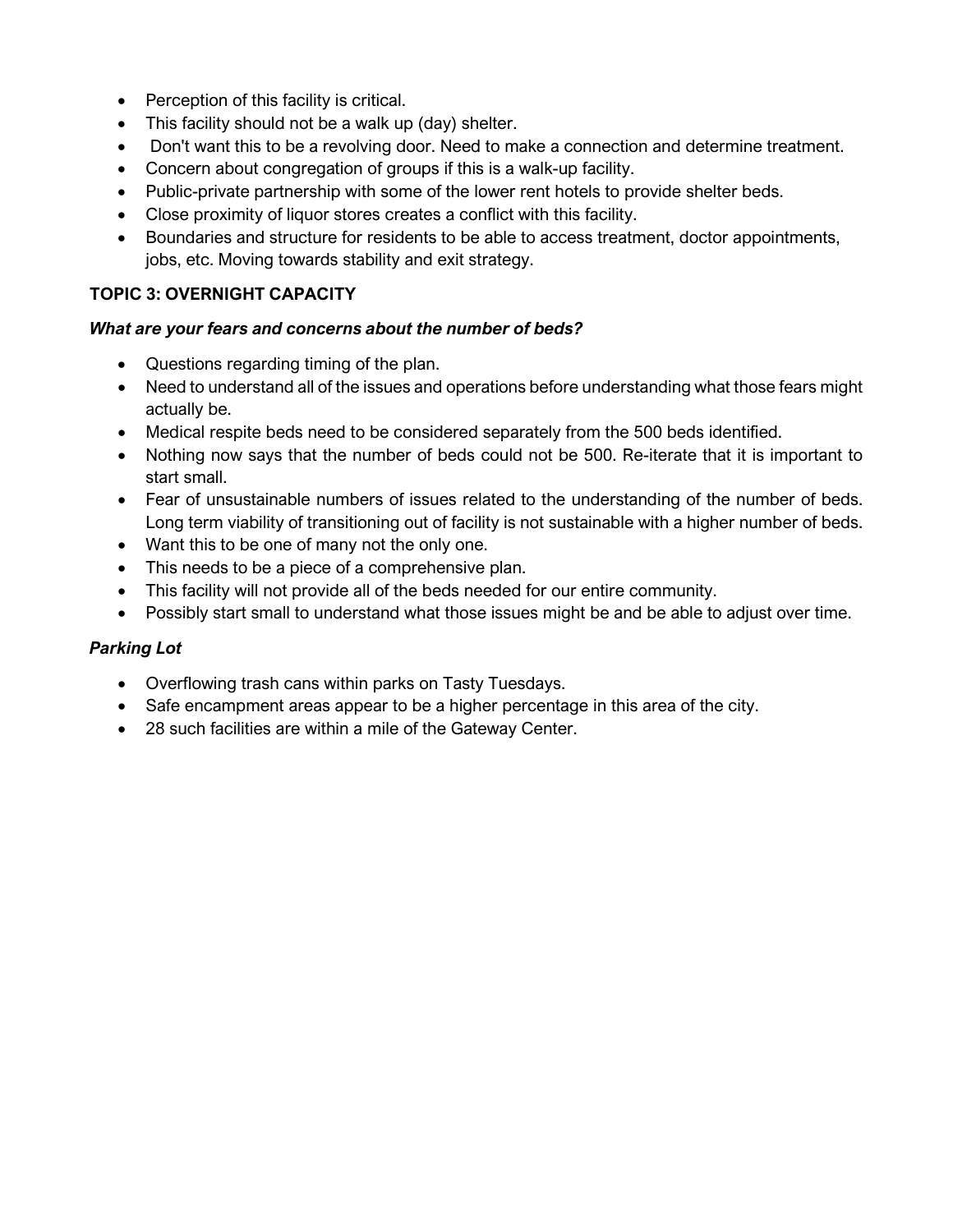

*Project:* Gateway Center at Gibson Health Hub *Meeting Date/Time:* Saturday, June 12, 2021, 9:30 AM to 12:00 PM *Attendees:* See attached sign-in sheets

# **BREAKOUT ROOM 1**

## **TOPIC 1: SAFETY**

#### *What does safety at the Gibson Health Hub look like to you?*

- Concern regarding speed/crossing Gibson pedestrian/transit riders.
- Team of intake officers at front desk.
- De-escalation team 24/7 security-in an emergency situation and 24/7 dispatch for the neighborhood.
- Parks need to be safe for children, extend into the community (Bullhead Park).
- Plan for people who are rejected, overflow, they need to be safe (as does neighborhood).
- Transparent sharing of data don't rely on just neighborhood associations.
- Case management needed budget.
- Safety in bathrooms.
- Bike rack!
- Smaller facilities where are the other facilities?
- What is the catchment area? How will people get referral here?
- Budget should be sufficient for 24/7 security.
- More tiny homes.
- Concentrate on a specific population. Women and children at the Gateway Center.
- Budgeting, allocating funds (participatory budgeting).
- Volunteer mentors in community.
- Time limit should be established for staying in the Gateway Center.

#### *How will you know a safe environment has been achieved?*

- Neighborhoods being listened to and getting information.
- Make sure LGBTQ needs are addressed.
- Each City Council District to address the issue.
- Learn from other cities.
- Getting information out. The City of Albuquerque website is hard to navigate.

#### *What steps need to be taken to improve the safety of people inside and around the Gibson Health Hub?*

• Community public safety program – Kathryn and San Mateo.

#### **TOPIC 2: ENTRY AND EXIT**

## *For Health Hub customers, what do you think is needed to safely enter and exit the facility?*

• Talk to the unhoused about what they need to feel safe at entry and exits.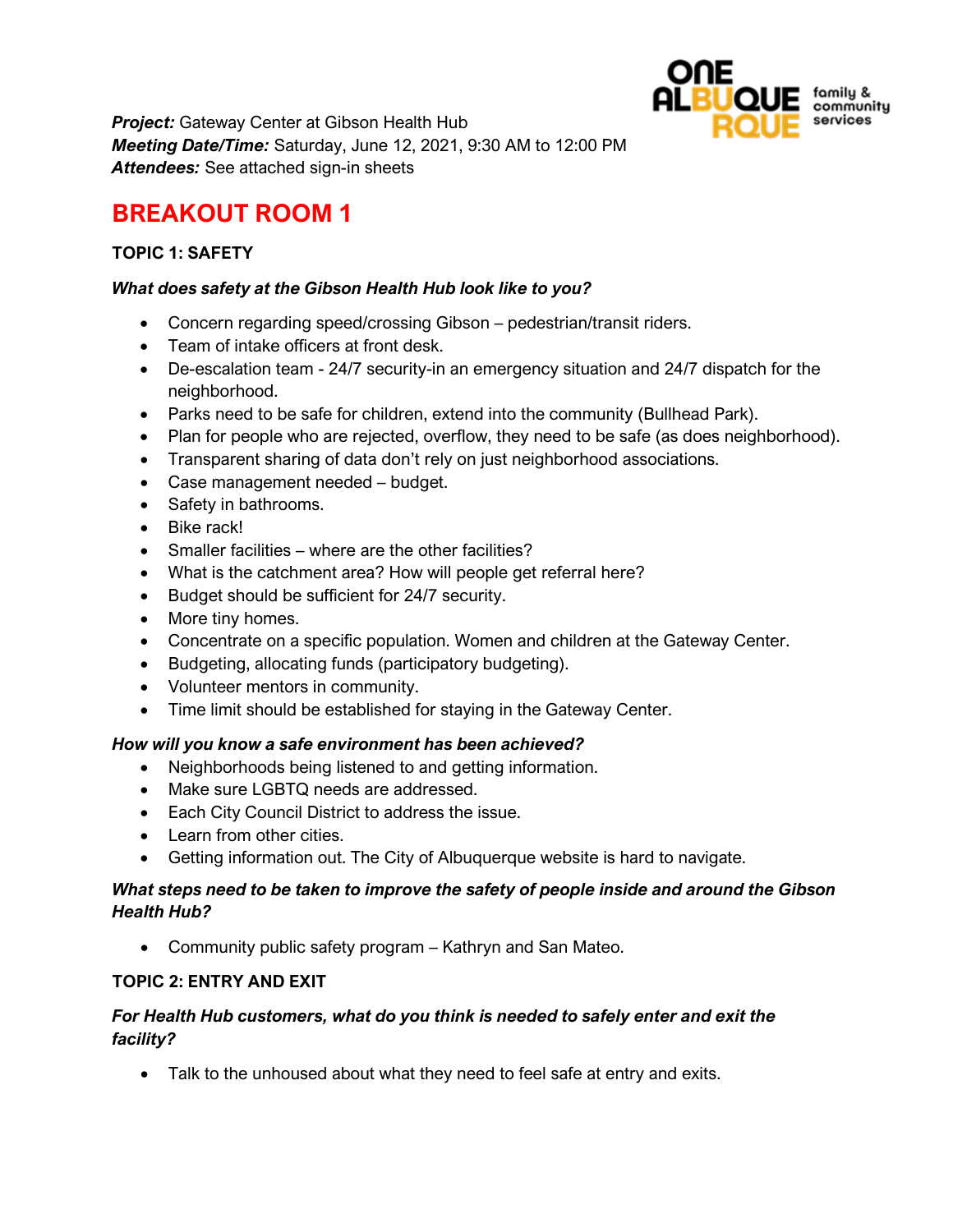- Higher priority for women and children than single men. Also need separate access and separate spaces.
- Shuttle service 24-hours per day.
- Referrals from other parts of the City.
- Get the information out about the shuttle services. Neighborhood circulars?
- Work with existing providers in Trumbull Village, God's Kitchen. Sources of information.

## *What are some factors to think about when establishing specific entry and exit points for the Gateway Center within the Gibson Health Hub?*

- Referral network.
- Have a triage system refer to the right facility/services in multiple locations.
- Vetted neighborhood volunteers as trained mentors.
- Outreach / intake offsite.

## **TOPIC 3: OVERNIGHT CAPACITY**

#### *What are your fears and concerns about the number of beds?*

- If there is a small number of beds, people will get turned away.
- Will there be enough social workers and staff service providers to match the number of beds?
- Anything beyond 150 beds (max) is unmanageable.
- The District 6 Executive Board recommends 80-100 people, start small. (Dr. Peter Belletto, President District 6 Neighborhood Association)
- Pilot program fewer than 50.
- If rollout isn't successful, the homeless population will be blamed.

## *What can be done to address these concerns?*

- Focus on the people who want the help.
- Make sure people have access to services and are where they need to go.
- Limit number of beds to Davis' IDO amendment.
- Create an Executive Board.

## *Parking Lot*

- Neighborhood Associations should not be the only way to communicate. Direct mailings and newspapers. The affected area is between Lomas, I-25, and Kirtland AFB.
- Have information at facilitated meetings for conditional use.
- Message board onsite.
- Put meeting notes on Albuquerque City Council website.
- Bulletin boards in parks and streets for notices.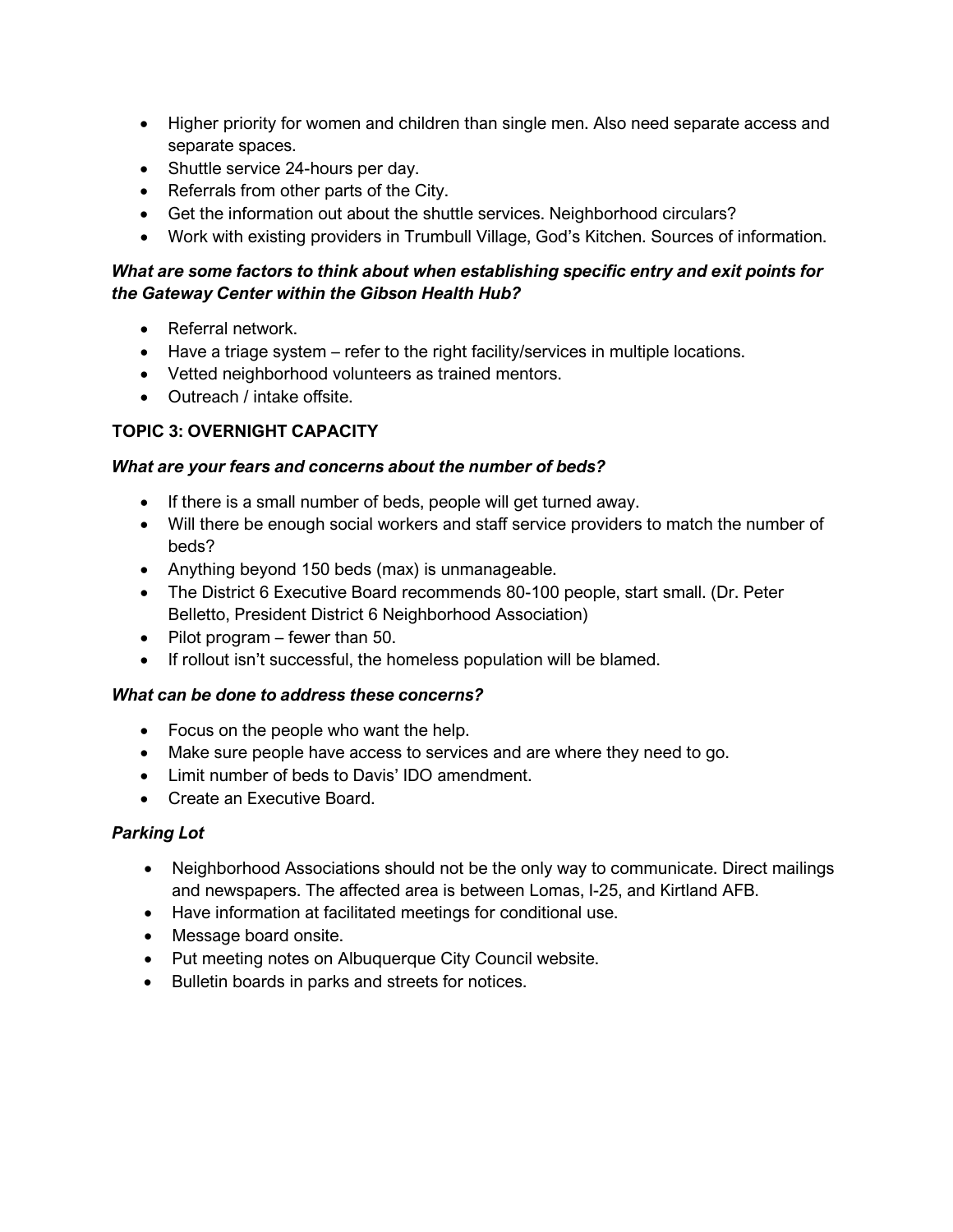# **BREAKOUT ROOM 2**

## **TOPIC 1: SAFETY**

#### *What does safety at the Gibson Health Hub look like to you?*

- Area is not safe now.
- Unfair question.
- Now-robberies, lack of response, released of repeat offenders, car theft, needles. (3 agreed)
- Access is controlled. Times not at all hours.
- Was safe when Loveless was operating.
- Walkers negative, all hours, break-ins, bathroom, etc.
- Substance abuse won't want to be here. (1 agreed)
- A place where the unhoused have a safe and compassionate solution.
- Trees, lighting, clean.
- Provide help to curtail crime, drug abuse, etc.

## *How will you know a safe environment has been achieved?*

#### *What steps need to be taken to improve the safety of people inside and around the Gibson Health Hub?*

- Safe for the residents too.
- 24/7 security.
- Will Gateway Center be a wet vs dry shelter?
- How are drop-offs that don't want to stay handled?
- What happens to banned individuals?
- If full, then what?
- Not allowed to hang out if not a resident.
- Issues with day shelter in Wells Park.
- Address people on the street that don't want to come to the shelter?
- People receiving services are in the street, parks, in our neighborhood.
- Not look like a shelter.
- Adequate staff and support?
- Budget monies are there.
- Communication between tenants, services, and shelter.
- Don't' see homeless on the street, camping, enforce rules we have.
- Unhoused moved outside the City.
- Limit number of clients. Not only one place. Micro-hubs spread out. (1 agreed)
- Dedicated employees not APD to do outreach to support and make sure they get services and a place to go that is safe.
- Smaller, more focused.
- 24/7 contact if problems, not all, specific to this area.
- Lighting.
- Not seeing calls for service, 911, 311, etc. can be a metric for safety.
- No gunshots.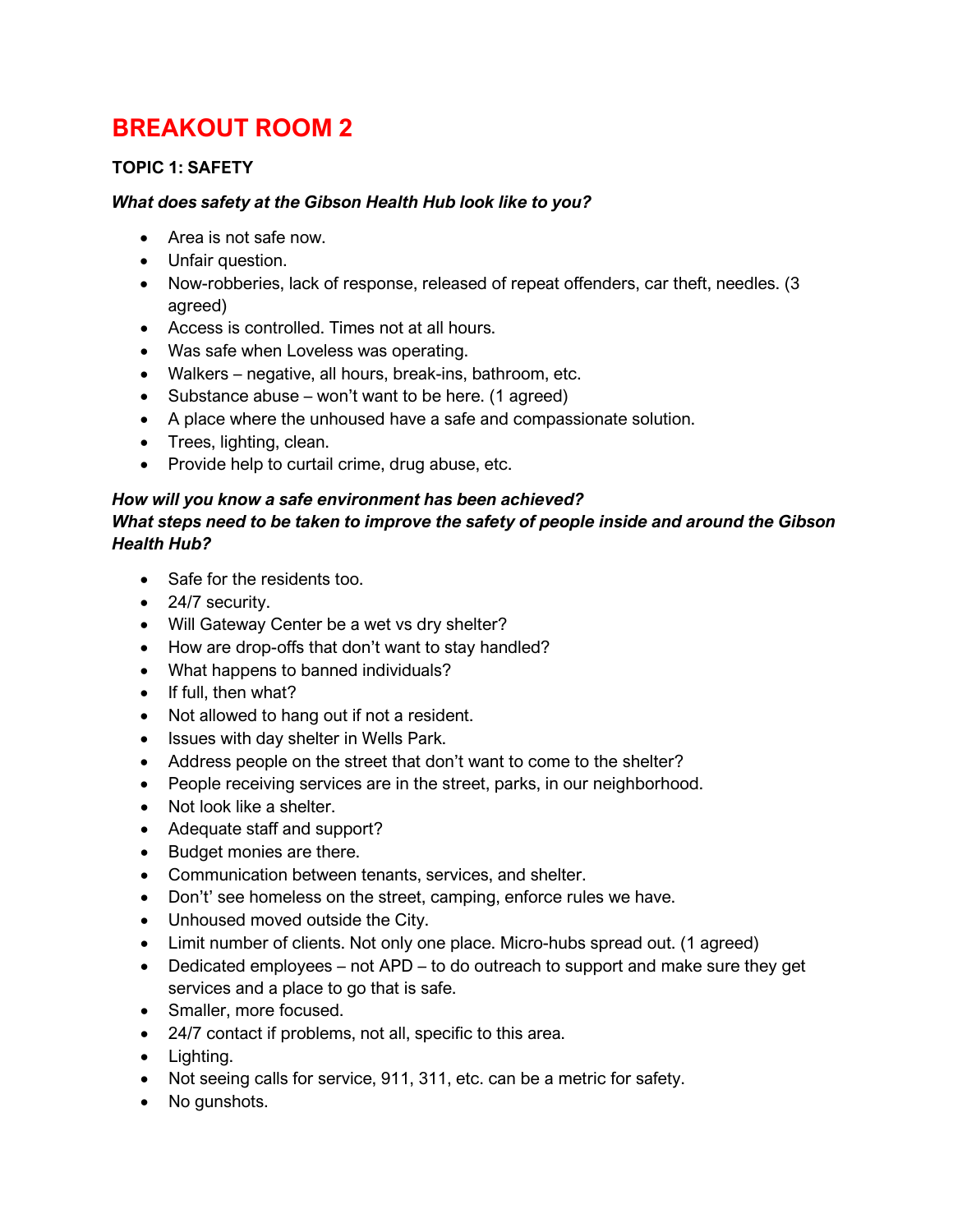- Secure fenced.
- Security for surrounding businesses and neighborhoods.
- Veterans are helpful.

## **TOPIC 2: ENTRY AND EXIT**

## *For Health Hub customers, what do you think is needed to safely enter and exit the facility?*

- Welcoming not a prison.
- Trauma informed does not retrigger.
- Want access, but needs to be controlled balance with emergency drop-off.
- What happens if they don't want to stay?
- Don't want to see people waiting to get in.
- Safe storage for vehicles and stuff.
- Sober facility.
- Want services -not forced to be here-not an alternative to fail.
- Self-referral.

## *What are some factors to think about when establishing specific entry and exit points for the Gateway Center within the Gibson Health Hub?*

- Well administered/managed.
- Think about long term solutions/care.
- Ability to deal with unique and special circumstances.
- Good feeling when you enter calming, clean, inviting.
- Ways for residents, community residents, and businesses, to provide feedback, and suggestions.
- Men and women separate. What about couples with and without children?
- Safety
- What do the rooms look like? Why is Gateway Center better than their existing situation?
- Provide support to get jobs.
- Dignified place to be i.e.; bathrooms, safe, showers, privacy.

## *Operationally, how do you think that people should access a shelter bed?*

- Self or agency referral not a drop off.
- Winter/emergency needs also need to be addressed.
- Small shelters.

## **TOPIC 3: OVERNIGHT CAPACITY**

- Consider families.
- $100 150$  beds.
- Commit to centers around town.
- Tied to funding and resources.
- Building is sized for many 30 is not enough.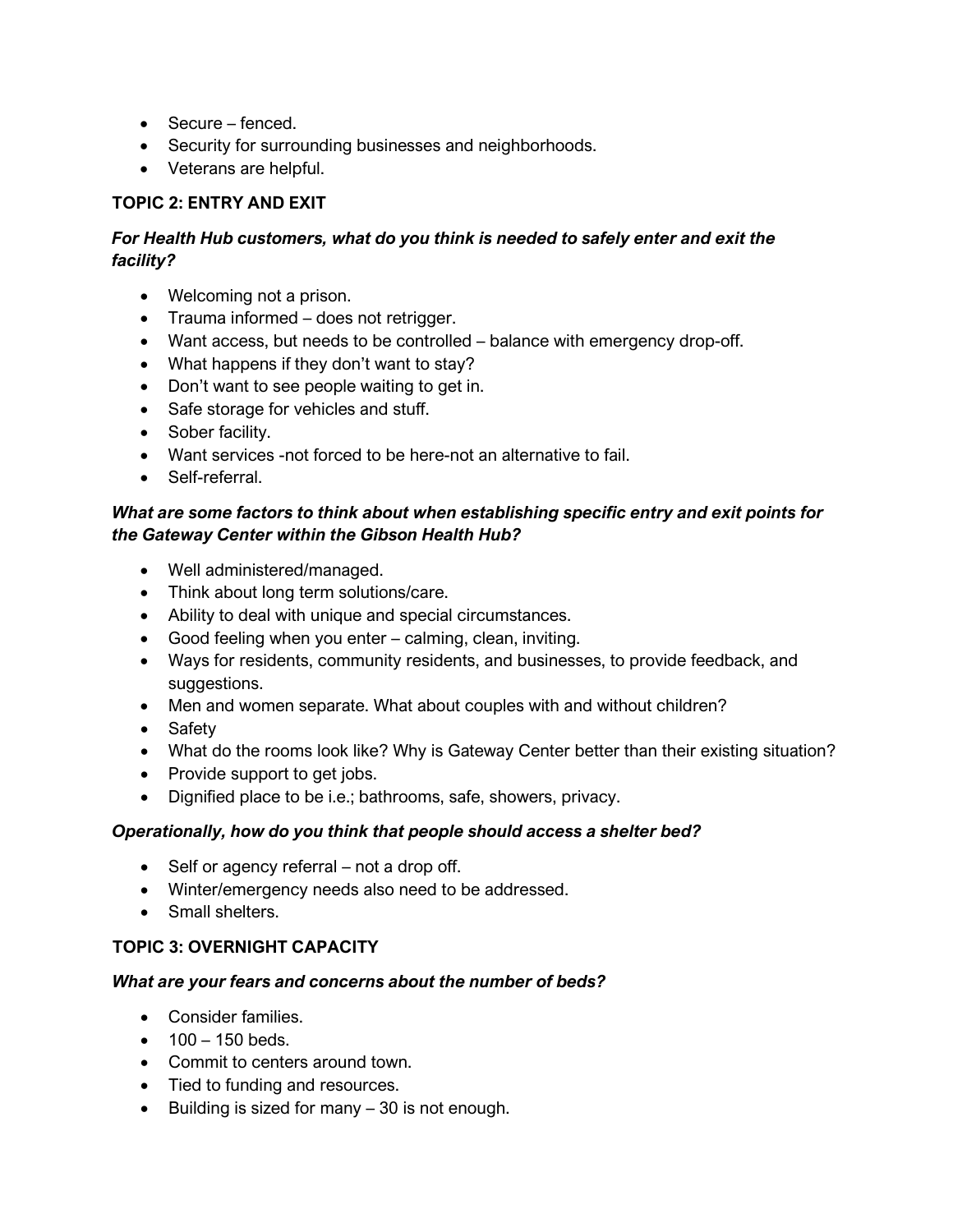- 50 people like a small number.
- Pilot period test metrics/evaluation.
- Accountability if it doesn't work.

#### *Parking Lot*

- How many beds at the Turquoise Lodge?
- Shelters in every part of town.
- Financial, economic incentives to businesses impacted.
- How does this facility address the root causes?
- Focus on transition to permanent housing metrics.
- Track and limit recidivism.
- Life skills stop cycle of homelessness.
- Neighborhood has fought back but feel like back to square one.
- Need to choose to be sheltered.
- Security.

# **BREAKOUT ROOM 3**

#### **TOPIC 1: SAFETY**

#### *What does safety at the Gibson Health Hub look like to you?*

- Limit access to site to only people receiving services.
- Have a specialized social worker address issues, not APD.
- After review of City job postings for security at the site, the salary offered is not enough to attract applicants.
- People can stay at shelter 24-7, do not have to find somewhere to stay.
- Offer peer support and counseling for residents.
- Gateway needs a entrance and exit strategy so that people are not just let out back onto surrounding neighborhood streets.
- Homeless are magnets for crime.
- Unhoused are not a monolith. Requires personalized solutions.
- Do not want the area to change and be like Downtown around HopeWorks. No encampments in parks and unsafe streets.
- APD involvement is important. Add a substation in the area for safety and crime prevention.
- Safety on personal property and prevention of trespassers.
- There is not enough help for property owners and residents that experience issues.
- I do not want unhoused in this area. It is better if they are outside of the City and neighborhoods.
- Concern about a "ring of unhoused" in the area. If the Gateway Center is effective, it may attract others from around the City into the neighborhoods.
- Do not want a concentration of unhoused population in the area.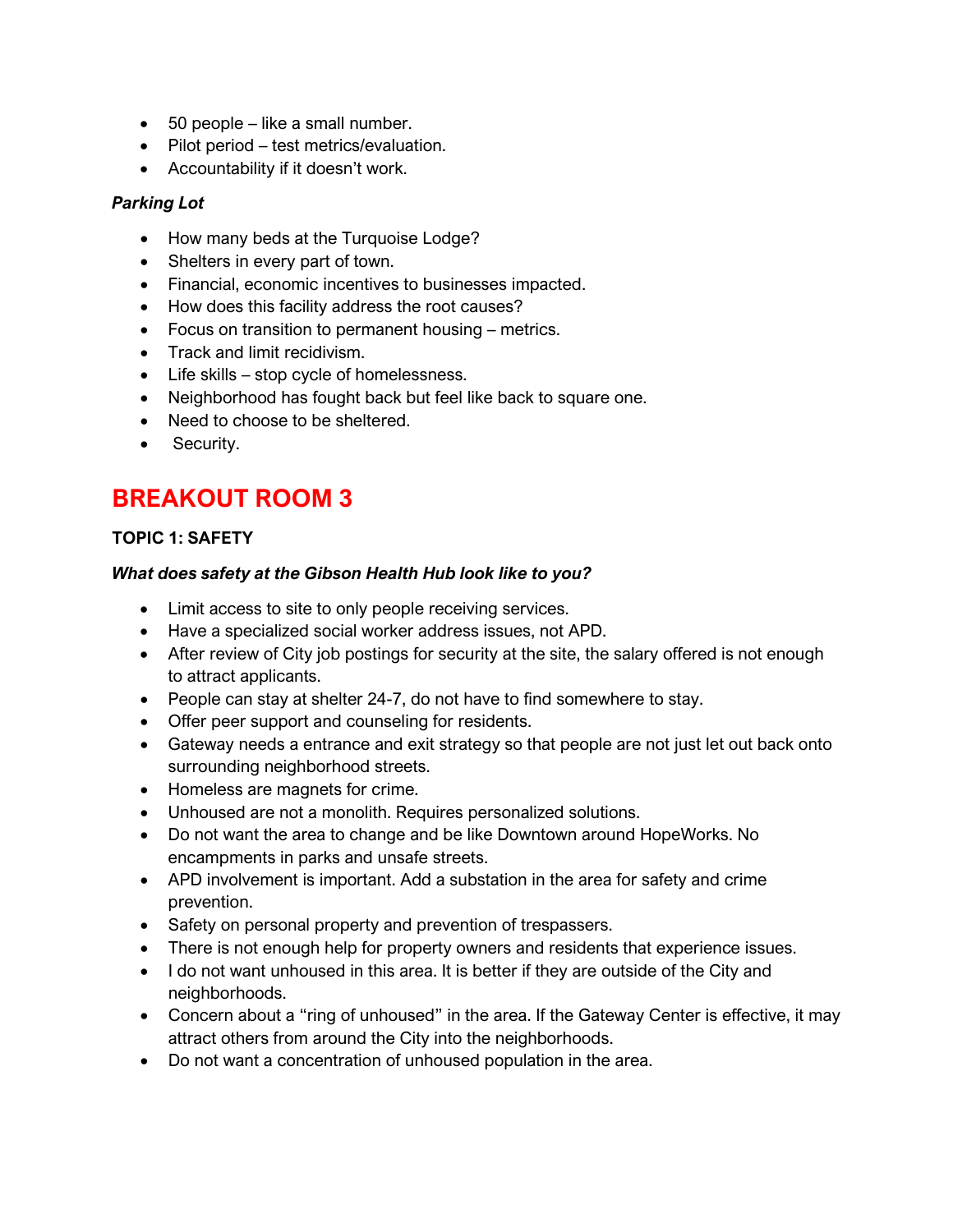#### **TOPIC 2: ENTRY AND EXIT**

#### *For Health Hub customers, what do you think is needed to safely enter and exit the facility?*

- To attract tenants, the Gateway Center needs to have clear guidelines for wayfinding, entries, and exits.
- Clean up of site, streets add janitorial staff.
- More lighting on site.
- Additional security personnel.
- Require badges for entry.
- Clear separation of facilities.
- Clear access points.
- Include emergency entrance and exits.
- Different entrances and exits at night.
- Require referrals from other agencies.
- Shuttle service to and from the Gateway Center.
- Interface with existing service providers such as Veterans Administration and mental health providers.
- Pre-screen residents.
- Quid/pro quo with residents structure give and take to improve their situations.
- Targeted population for Gateway Center, i.e., non-violent, students, veterans.
- Secure transportation to and from the Gateway Center for appointments, jobs, etc.
- Secure entrances.

## **TOPIC 3: OVERNIGHT CAPACITY**

- The City should review models or other successful programs.
- Concern that Gateway Center will replace the westside shelter if it closes.
- Beds could increase later.
- Neighborhood needs continued engagement mechanism to have recourse if the Gateway Center increases more beds.
- The Gateway Center will not handle the amount of people that need it.
- More beds for families feel safer than for singles.
- Administrative costs will inform how many beds.
- The size of the facility is important. The City needs to get the word out that it is not the whole facility.
- Limitation of 30 beds is manageable, 175 is not.
- Start with 30 beds to reassure neighbors, then maybe expand.
- Start small then review budget to increase beds.
- Limit number of beds based on zoning. Support Pat Davis amendment.
- What is the sustainable approach?
- Beds should not be determined by building size, but the availability to provide services.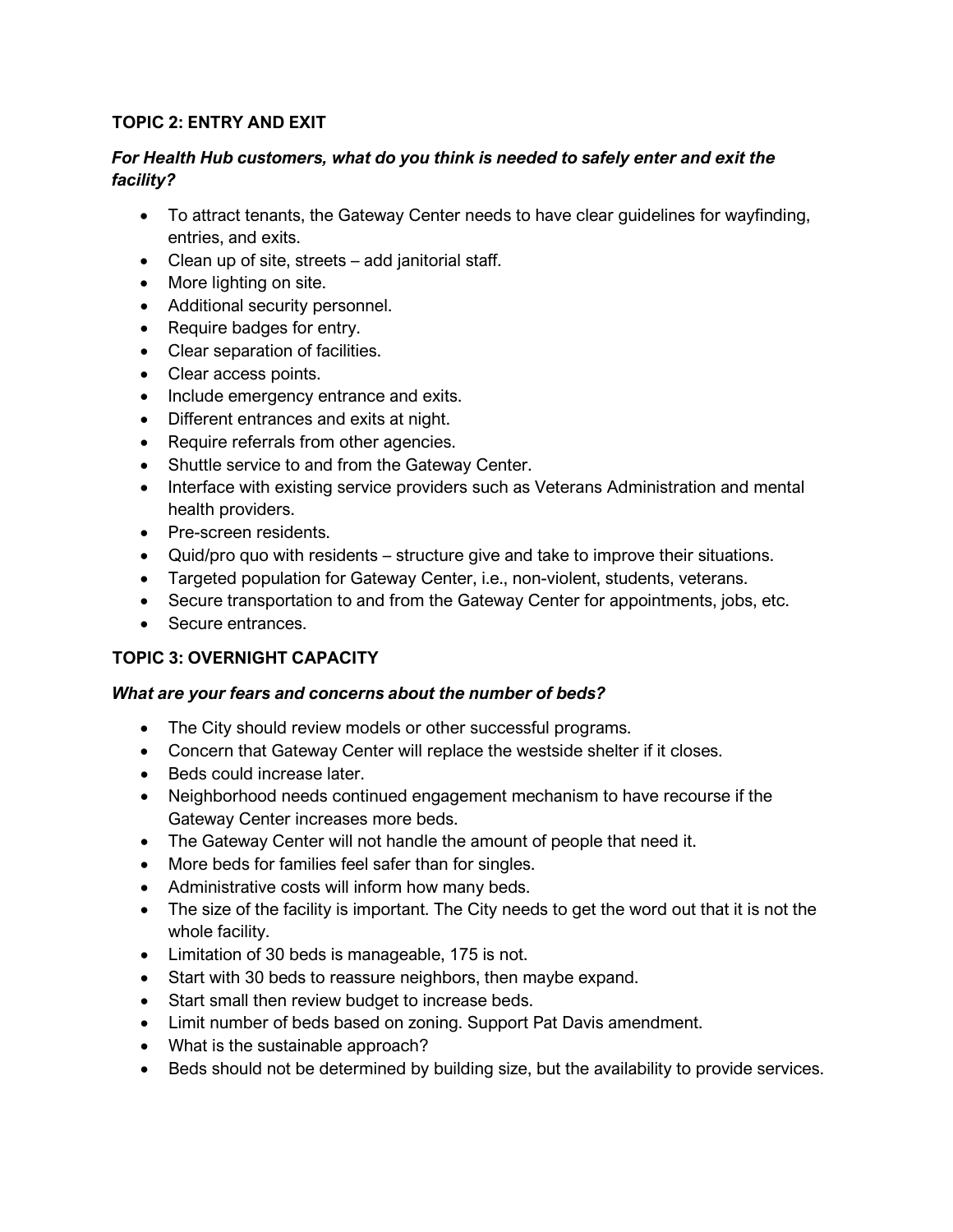## *Parking Lot*

- There needs to be a comprehensive strategy to address all issues needed.
- Liquor store in the area is too close to schools.
- Reinvestment of the City to communities to clean up parks, streets, etc. Needs to be sustainable funding.
- 911 hold times are too long.
- City needs more neighborhood communication to obtain all voices.
- Outside neighborhoods have opinions about the area.
- Improvements are needed to get more neighbor access to the meetings.
- Afraid it is too late and the City has made decision without neighborhood input.
- Neighborhood Associations should not be the gatekeepers of the information. Direct communication to neighbors important.
- Outreach should be on the City.

# **BREAKOUT ROOM 4**

## **TOPIC 1: SAFETY**

## *What does safety at the Gibson Health Hub look like to you?*

- Which population is getting served? ID, Downtown, Gibson, etc.
- Earning trust, City's credibility on projects.
- Traffic on Gibson residents of the area and clients receiving services.
- Unsafe for pedestrians o.
- How will people receiving services arrive?
- Safety of clients.
- Large sex offender population. Protect children and families from sex offenders.
- Programmatic safety of clients being served.
- Neighborhood residents are concerned about their personal safety, homes, and property.
- Concerns about clients of Gateway Center walking through neighborhoods.
- Strong partnerships with other providers in the area i.e., Veterans Administration.
- Having unarmed personnel handling crises.
- De-escalation.
- Many organizations within the area that can work or partner together to address needs.
- Communicate with the VA to protect veteran's safety.
- Rebranding and positive messaging of who the homeless population is.
- There is an existing servicer in District 6, which people are unaware exists.
- Services already exist in the area, such as First Nations, VA.
- Protect unhoused from violence.
- Unarmed response to issues.
- Use Albuquerque Community Safety vs. APD for unhoused.
- Safety is a key service for clients. How will they be engaged in establishing rules and making changes as issues come up?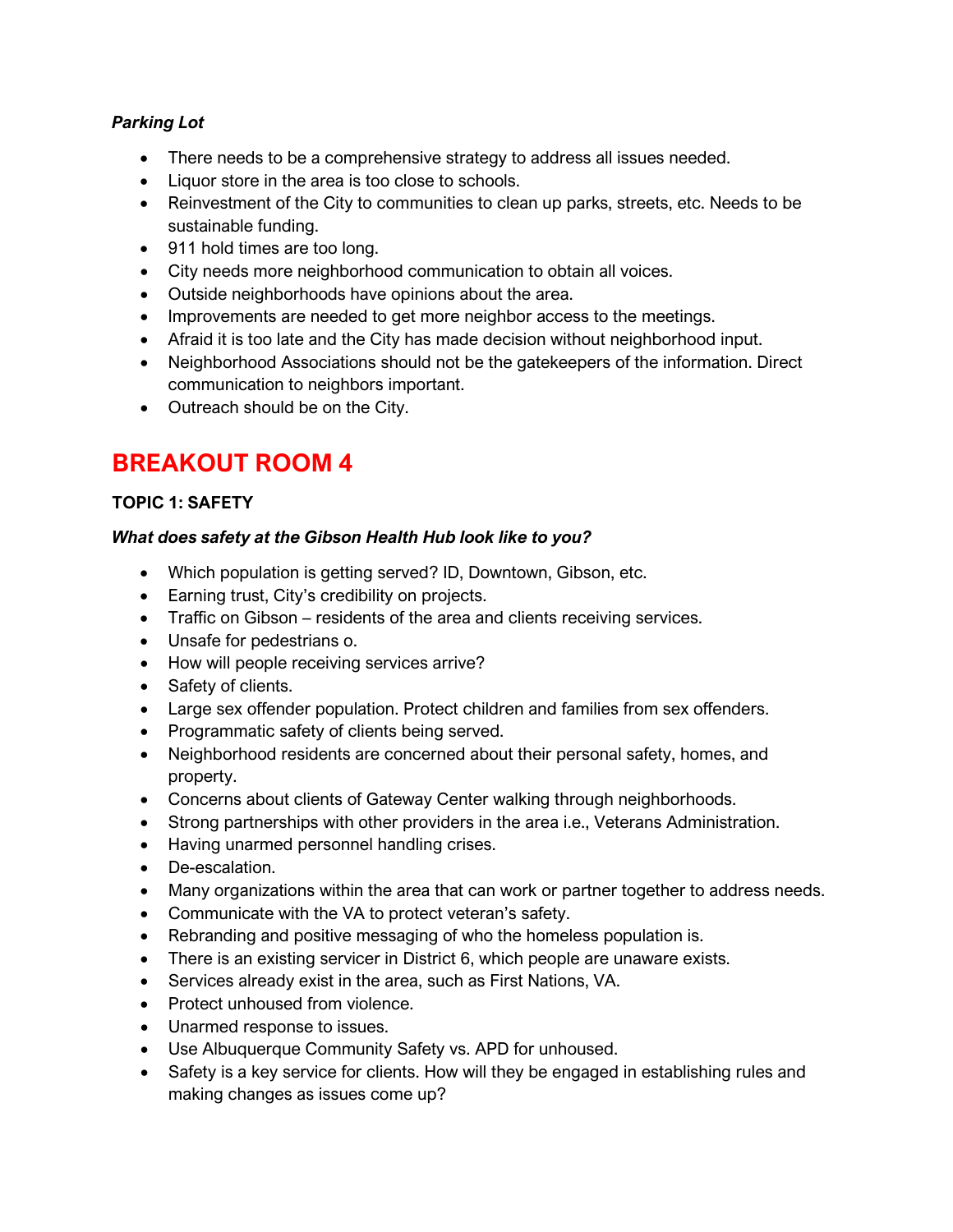#### *How will you know a safe environment has been achieved? What steps need to be taken to improve the safety of people inside and around the Gibson Health Hub?*

- Large volume of police calls to the facility.
- Police force is overwhelmed.
- Are we providing enough support to the police force?
	- o Labor force capacity.
	- o Response times to calls.
	- o Types of calls.
- Have a capable staff/experts.
- Staffing ratio appropriate numbers of staffing.
- Safety of children attending area schools. Reporting of children approached on/off school property.
- Realistic stats of crime in the area and accurate reporting.
- People using the facility will have the knowledge of being in the facility.
- What does safety look like for clients/people receiving services.
- Building relationships with others.
- Consistent 2-way communication with neighborhood associations and neighborhood watches.
- Ask customers to identify metrics of safety.

## **TOPIC 2: ENTRY AND EXIT**

## *For Health Hub customers, what do you think is needed to safely enter and exit the facility?*

- Security
- Access
- How are people arriving?
	- o Public transportation.
	- o Shuttle service.
- How will people be able to bring their belongings onto the property?
	- o Examples of storage.
- Will the Gateway Center service the immediate area or the whole City?
- Is this a night shelter or day service center?
	- o People will stay overnight and receive services. It is not a meal site; it is not a day shelter.
- Compassion Center is a day shelter people can leave their belongings there.
- Create an asset map of services in the area. It can create an understanding of what is available.
- It may alleviate concerns if clients know where they an safely store their belongings.
- Transport children who are unhoused to schools.
- Use assigned "navigators" for clients of Gateway and others.
- Use Psycho-Social Rehabilitation for housed and unhoused neighbors who could use it.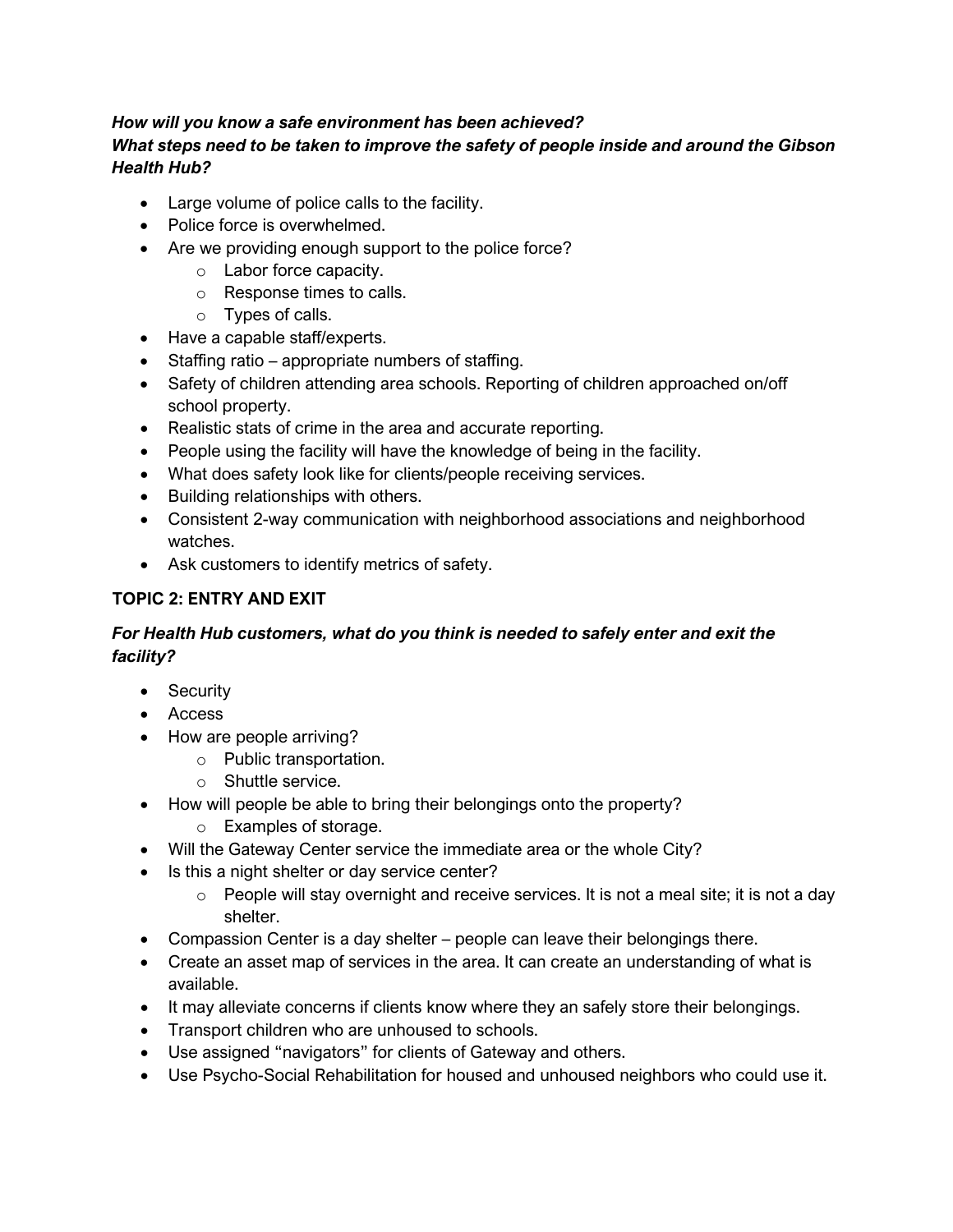## *What are some factors to think about when establishing specific entry and exit points for the Gateway Center within the Gibson Health Hub?*

- Fear of encampments.
- Understand entry and exits in the design of building.
- Dedicated indoor outdoor spaces.
- Avoid having walk-ins because of traffic safety.
- Separate entry for customers who have substance abuse with current residents who are receiving services.
- Keep women and men separate.
- Separate for non-binary people.
- Entrance for couples.
- Separate space for those who are dealing with substance abuse.
- Separation section for people with pets.
- Clean up of needles by residents.

## *Operationally, how do you think that people should access a shelter bed?*

- Referral
- Walk-ins
- Case management is important. Clients should agree to be part of case management to establish progression in services.
- Protect those in recovery.
- Safe injection use sites so people don't have to leave to use.
- Project Zero is an example.
- Holistic model of providing services.
- Detox and sobering beds.
- Treatment.
- Different methods for detox. Use First Nations example.
- Include gardening and exercise spaces.
- Outdoor sleep spaces for those who are not ready to come inside.
- Traffic calming on Louisiana, San Pedro, Truman Gate, Zuni, and Gibson.
- 90-day model is not a bad idea. May need some flexibility when things take longer.
- Provide medical and non-medical services for people (Soteria House, detox).

## **TOPIC 3: OVERNIGHT CAPACITY**

- The neighborhood quality of life is impacted by those who sleep outside. More beds are needed!
- More people who can sleep off the streets the better.
- Mayor Keller's platform was to distribute facilities across the City, scattered site model. Residents want to support unhoused people, but what about the rest of the City residents? Residents want it to be balanced and fair. Don't want to be the City's solution! This area has a history of being tolerant and open, but here is a limit.
- More support services in the community.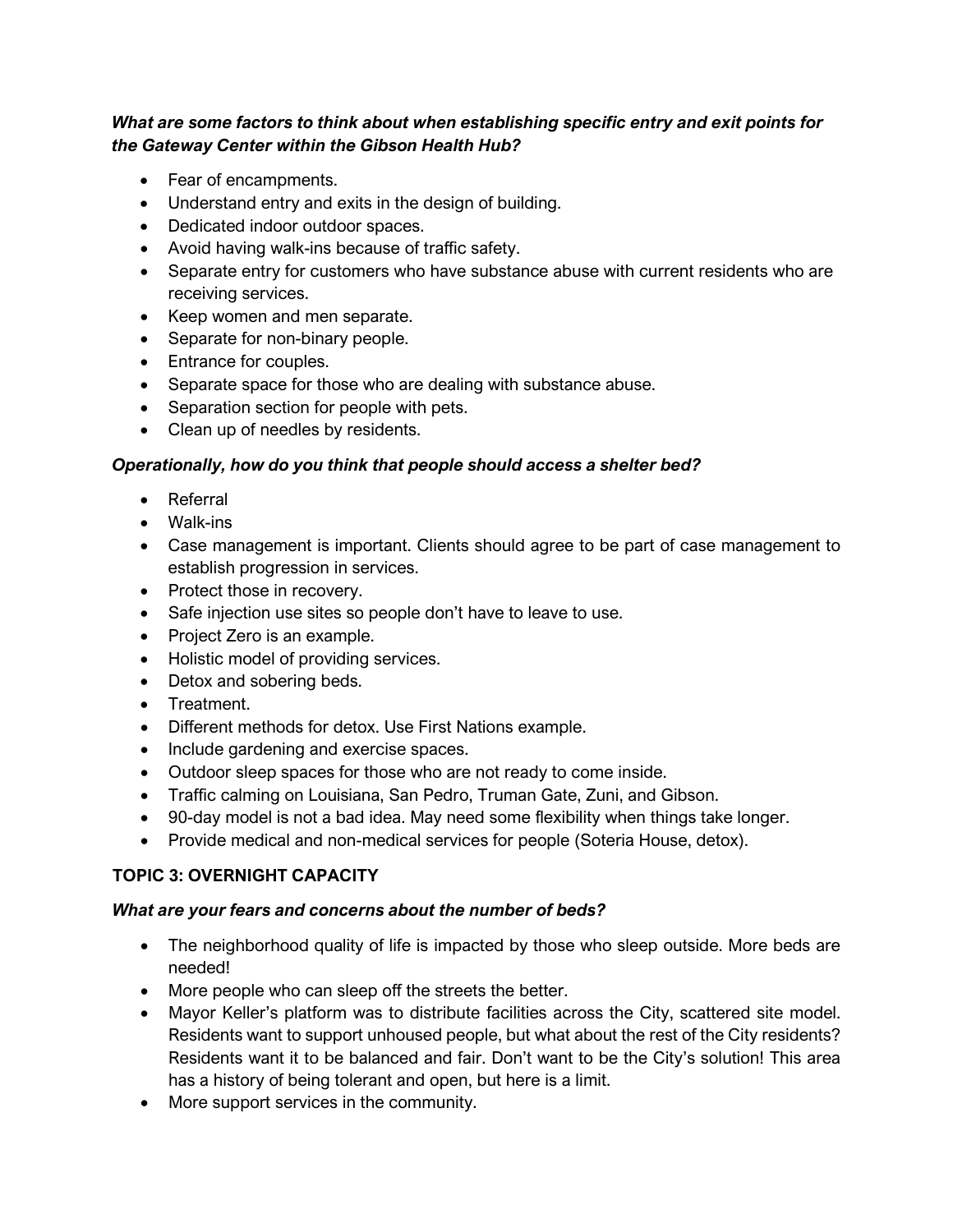- Don't want to turn people away, but also want them in other parts of the City.
- Enough beds take a count very 2 years in each quadrant or by Council District.
- Place services where the problems area.
- More than 4 shelters in the area.
- 382 beds.
- As many beds as can be well staffed and works with space best practices.
- Avoid the death spiral of trying to do more with the same resources.
- Do not limit to 30 beds in such a large facility.
- Willing to do needle pick-up in Tanoan?
- Serve only this quadrant, not the whole City.
- Protect children from viewing usually private functions.

#### *Parking Lot*

- Communicate with the neighborhoods better.
- Publicize the meetings better.
- Low-barrier shelter on Tramway is a great idea
- Buy-in with existing service providers to increase the effectiveness of the Gibson Health Hub.
- The San Pedro ART stop is not open yet. Will be needed for access to Gibson Health Hub.
- ART cause a loss of credibility.
- GHH could house public health groups.
- Add workforce training with CNM to Gibson Health Hub.

# **BREAKOUT ROOM 5**

## **TOPIC 1: SAFETY**

#### *What does safety at the Gibson Health Hub look like to you?*

- No one sleeping in parks.
- Zero car break-ins.
- Zero increase in property crime.
- Zero complaints from children traveling to and from school.
- Health HUB = Customer satisfaction.
- Clear delineation of staff.
- Visibility of security in/out.
- Daycare of children.
- Structural Modifications
	- $\circ$  Renovation that encourages activity not congregation.
	- o Lights around the building.
	- o Renovations to create environment that encourages activities to enhance programs, skills/services and foster independence.
- Operations
	- o Transportation from the Center, what is next?
	- o Number of individuals possibly capped e.g. 50-100.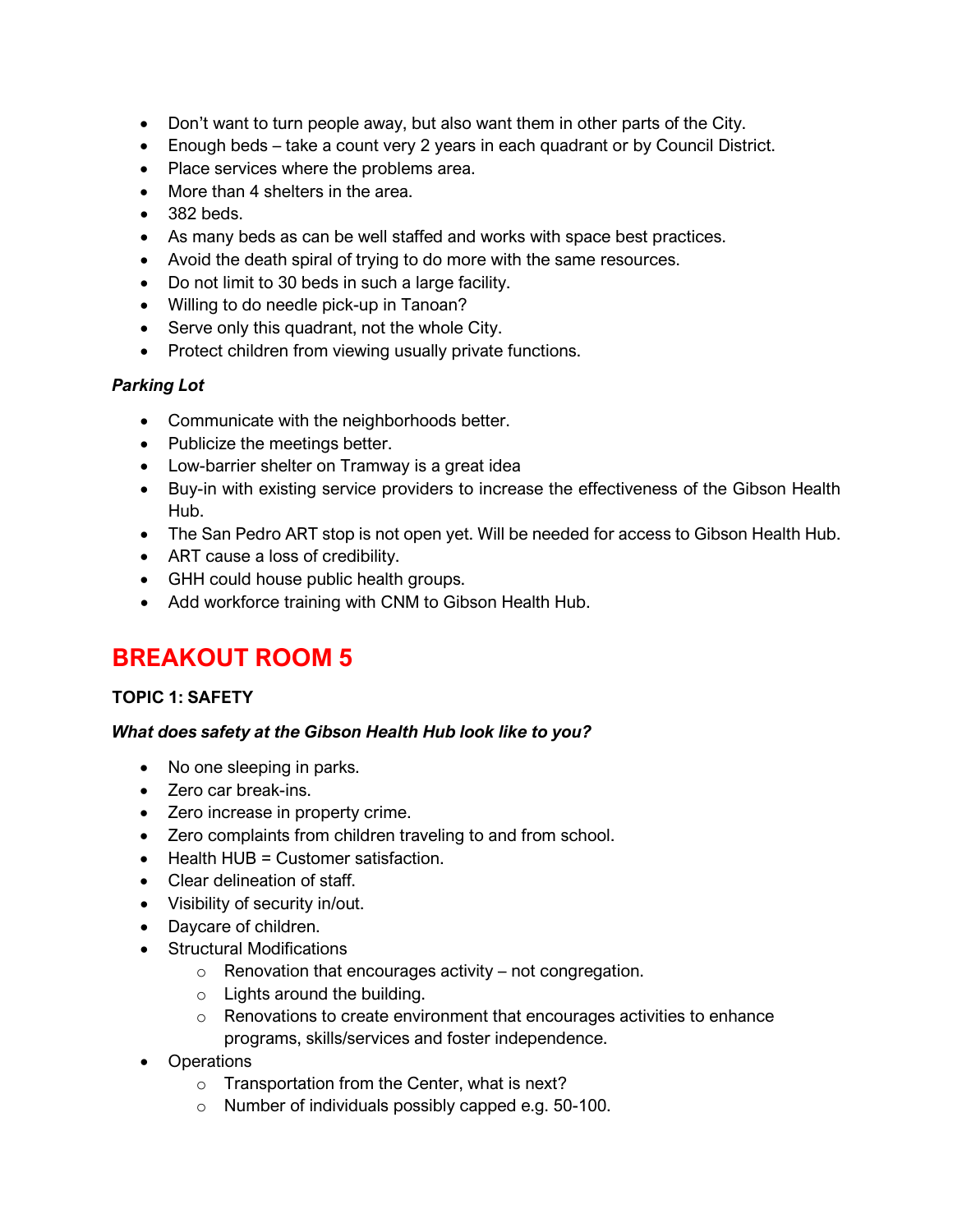- o Structured activity of services.
- o Start/require programs no later than 9:00 AM.
- o Clear navigation to services (lines on the floor, signage).
- o Food for individuals in the program only.
- o Shelter by referral.
- o No soup kitchen.
- o Reasonable case manager loads.
- o 24-hour non-city security. APD is too busy.
- On-site crisis management
	- o Define spaces to give feeling of more safety for them and their belongings to reduce crisis intervention.
	- $\circ$  Zero daytime congregation of three or more people for more than one hour.
	- o Zero increase in crime (drugs, cars, property). Baseline pre/post test.
	- o Businesses continue to locate here.
	- o Litter, cleanliness.
	- $\circ$  Parents, students = no complaints.
	- o Increased police patrol.
	- o No tents within half mile.

## *How will you know a safe environment has been achieved?*

- How to measure safety
	- o Breaking stigma
	- o Invite public to volunteer.
	- o Engage public in activities (promote togetherness).
	- $\circ$  Community buy-in.
	- o Businesses continue to locate here.

## *What steps need to be taken to improve the safety of people inside and around the Gibson Health Hub?*

- What daytime activities will be offered to clients (as opposed to groups roaming the surround community)?
- More plugs/advertising around the services that will be provided or connected to.
- Focus group for services providers to help figure out how to meet customers now and maybe ongoing.

## **TOPIC 2: ENTRY AND EXIT**

## *For Health Hub customers, what do you think is needed to safely enter and exit the facility?*

- Staffing
	- o IDs for staff.
	- $\circ$  Way for staff to easily identify who is a client.
- Operations
	- o Monitored entrance.
	- o Greeted with courtesy.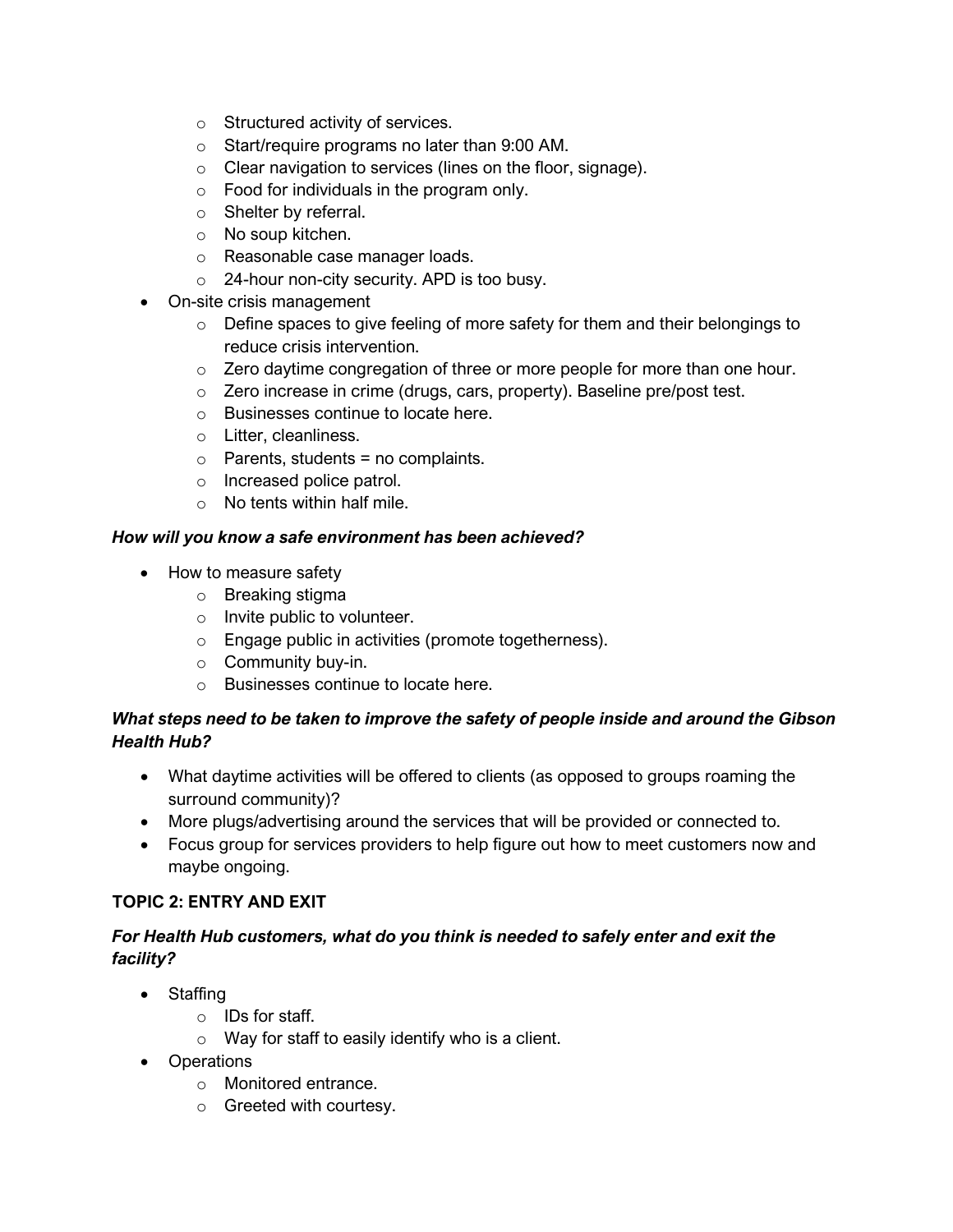- o Structured activities for anyone here.
- o Clear ways to direct/navigate programs and services that are sensitive to cultural/educational level needs.

## *What are some factors to think about when establishing specific entry and exit points for the Gateway Center within the Gibson Health Hub?*

- Building Design
	- o Signs in multiple languages
	- o Modern finishes
	- o Up to date/current
	- o Provides individuals with value and pride to be here.
	- $\circ$  Clean / finished looks more like a hotel.
	- $\circ$  Can't be intimidating.
- Outdoor Spaces
	- o Client spaces for any pets
	- o Kid's playgrounds
	- o Include space for outdoor programming, green spaces,
	- $\circ$  Cultivation = ownership
	- o Consider if programming could be "viewable" by neighborhood.
- Operations
	- o Ability of EMS, fire, and police to refer and transport individuals to the HUB.
	- $\circ$  Community paramedics to follow up with individuals after they leave the HUB.
	- $\circ$  Having security walk around like here, can make people feel uncomfortable or safe depending on the person.

## *Operationally, how do you think that people should access a shelter bed?*

- Entry System
	- o Separation for businesses vs. people for shelter services.
	- o Separate entrance depending on required services.
- Gain Access
	- o Through a referral, intake not at this location.
	- $\circ$  Provide transportation to shelter from somewhere. Possibly 24-hour service. Extensive transport.
	- o Day care activities for homeless children.
	- o Will children be attending local schools while in program?
	- o Will there be occupational, or work therapies offered?
	- $\circ$  What is the difference between a homeless shelter and the Gateway Center?
	- o Build it, they will come.

## **TOPIC 3: OVERNIGHT CAPACITY**

- Building Environment
	- o Clear identification they are allowed here.
	- o Design entrances / exits for designated populations.